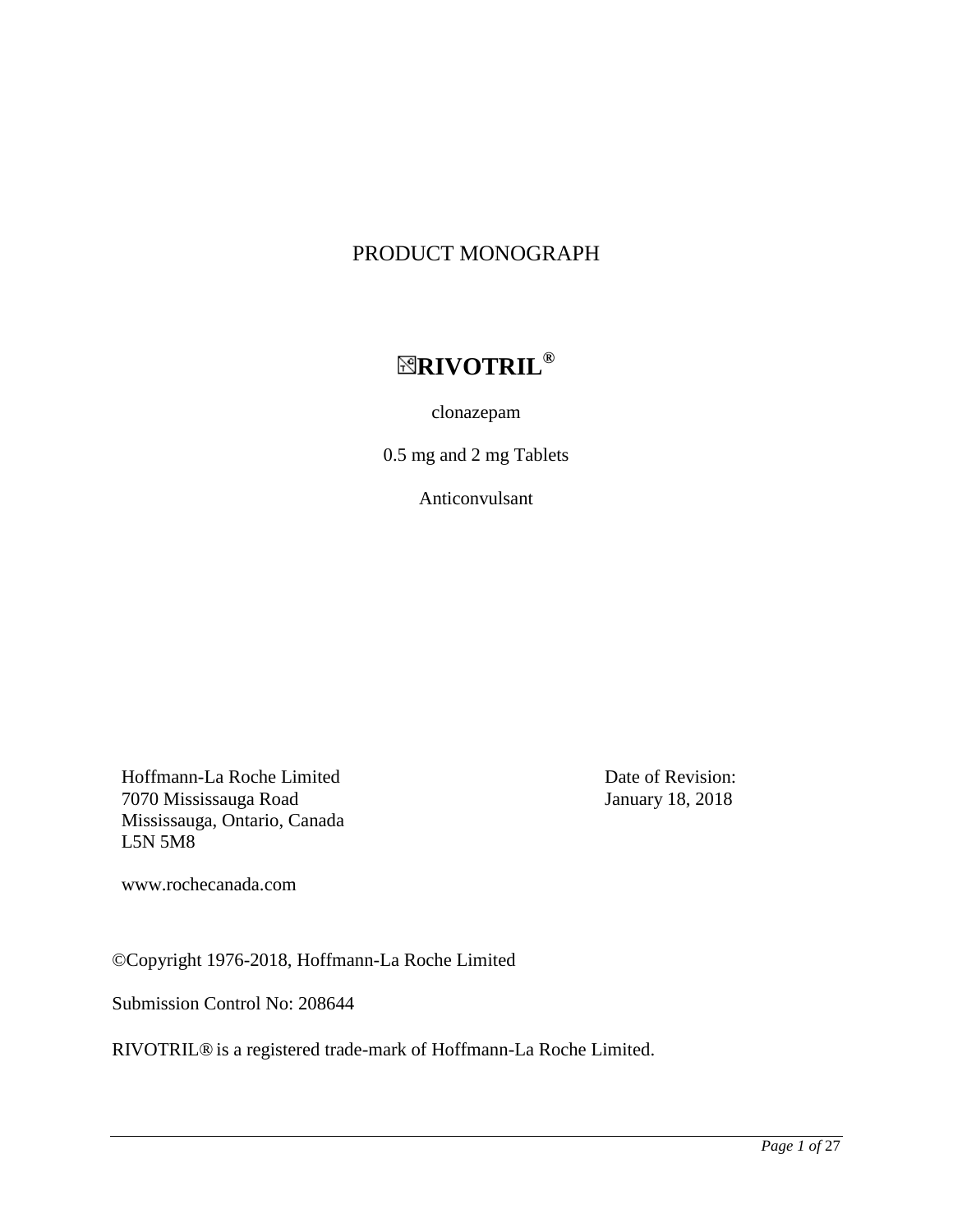## **Table of Contents**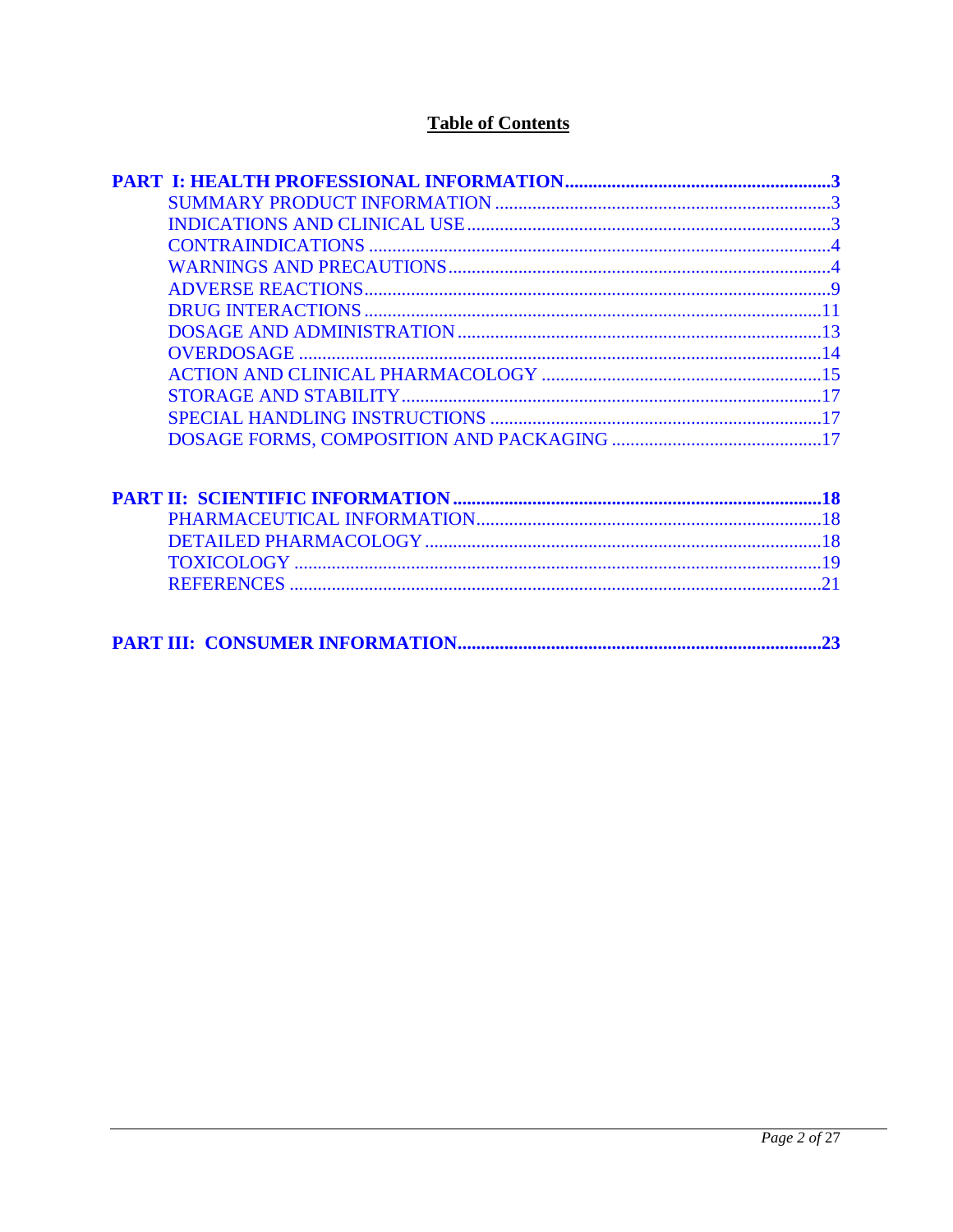# <span id="page-2-2"></span><span id="page-2-1"></span>**RIVOTRIL®**

<span id="page-2-0"></span>clonazepam

## **PART I: HEALTH PROFESSIONAL INFORMATION**

### **SUMMARY PRODUCT INFORMATION**

| <b>Route of</b><br><b>Administration</b> | Dosage Form /<br><b>Strength</b> | <b>Non-medicinal Ingredients</b>                                                                         |
|------------------------------------------|----------------------------------|----------------------------------------------------------------------------------------------------------|
| Oral                                     | Tablet 0.5 mg                    | cornstarch, iron oxide red, iron oxide yellow,<br>lactose, magnesium stearate, potato starch and<br>talc |
| Oral                                     | Tablet 2 mg                      | cornstarch, lactose, magnesium stearate and<br>microcrystalline cellulose                                |

## **INDICATIONS AND CLINICAL USE**

RIVOTRIL (clonazepam) has been found useful when used alone or as an adjunct in the management of myoclonic and akinetic seizures and petit mal variant (Lennox-Gastaut syndrome).

RIVOTRIL may be of some value in patients with absence spells (petit mal) who have failed to respond to succinimides.

Up to nearly one-third of the patients in some studies have shown a loss of anticonvulsant activity, often within the first three months of administration of RIVOTRIL. In some cases dosage adjustment may re-establish efficacy.

### **Geriatrics** (>65 years of age)

In general elderly patients should be started on lowest possible dose of RIVOTRIL and observed closely See WARNINGS AND PRECAUTIONS, Special Populations and DOSAGE AND ADMINISTRATION).

### **Pediatrics** (<18 years of age)

For a brief description see WARNINGS AND PRECAUTIONS, Special Populations, Pediatrics (<5 years of age) and DOSAGE AND ADMINISTRATION, Recommended Dose and Dosage Adjustment, Children.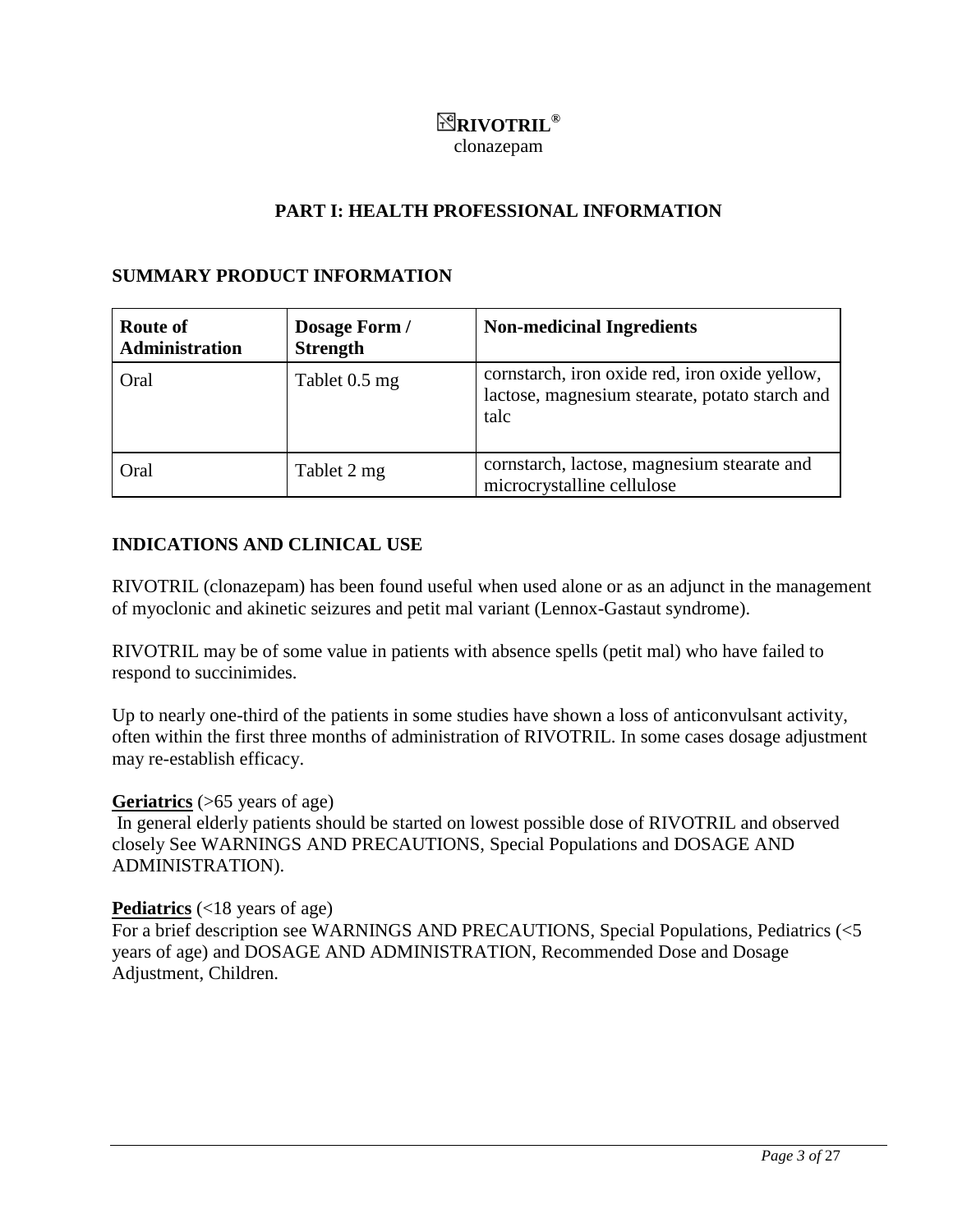## <span id="page-3-0"></span>**CONTRAINDICATIONS**

- <span id="page-3-1"></span> Patients who are hypersensitive to other benzodiazepines, this drug or to any ingredient in the formulation or component of the container. For a complete listing, see the Dosage Forms, Composition and Packaging section of the product monograph
- Severe respiratory insufficiency
- Severe hepatic impairment as benzodiazepines may precipitate hepatic encephalopathy.
- Sleep apnea syndrome
- Myasthenia gravis
- Narrow angle glaucoma

## **WARNINGS AND PRECAUTIONS**

## **RISKS FROM CONCOMITANT USE WITH OPIOIDS**

Concomitant use of RIVOTRIL and opioids may result in profound sedation, respiratory depression, coma, and death (see WARNINGS AND PRECAUTIONS, Risks from concomitant use of opioids and benzodiazepines).

- Reserve concomitant prescribing of these drugs for use in patients for whom alternative treatment options are inadequate.
- Limit dosages and durations to the minimum required.
- Follow patients for signs and symptoms of respiratory depression and sedation.

## **General**

A paradoxical increase in seizure activity or the appearance of new seizure types has occurred in a very few patients during treatment with RIVOTRIL (clonazepam). When used in patients in whom several different types of seizures coexist, RIVOTRIL may increase the incidence or precipitate the onset of generalized tonic-clonic seizures (grand mal). These phenomena may require the addition of appropriate anticonvulsants or an increase in their dosage. The concomitant use of valproic acid and clonazepam may produce absence status.

The abrupt withdrawal of RIVOTRIL, particularly in those patients on long-term, high dose therapy, may precipitate status epilepticus. Therefore, as with any other anticonvulsant, gradual withdrawal is essential when discontinuing RIVOTRIL. While RIVOTRIL is being gradually withdrawn, the simultaneous substitution of incremental doses of another anticonvulsant may be indicated.

## **Risks from concomitant use of opioids and benzodiazepines**

Concomitant use of benzodiazepines, including RIVOTRIL, and opioids may result in profound sedation, respiratory depression, coma, and death. Because of these risks, reserve concomitant prescribing of these drugs for use in patients for whom alternative treatment options are inadequate.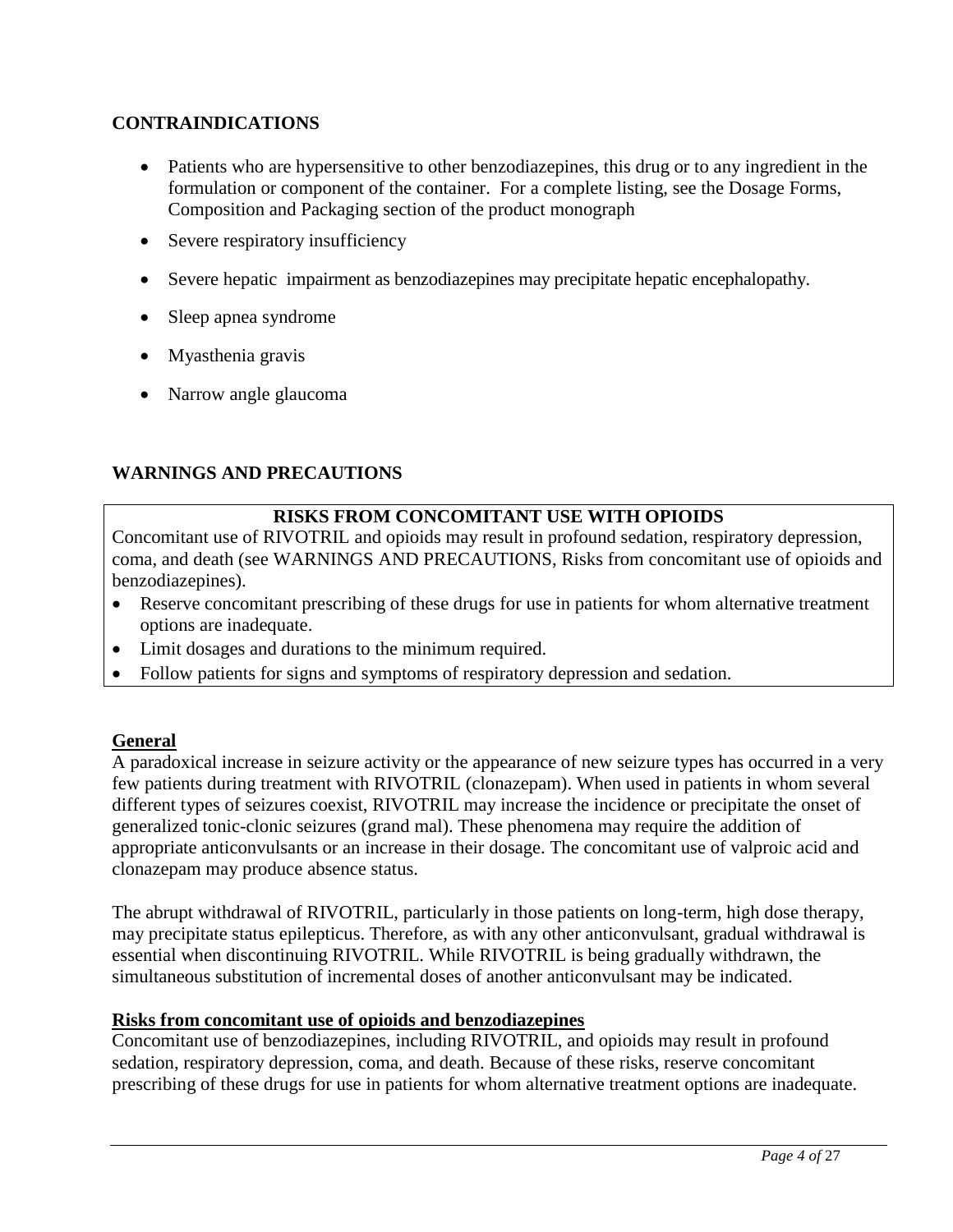Observational studies have demonstrated that concomitant use of opioid analgesics and benzodiazepines increases the risk of drug-related mortality compared to use of opioid analgesics alone. Because of similar pharmacological properties, it is reasonable to expect similar risk with the concomitant use of other CNS depressant drugs with opioid analgesics.

If a decision is made to prescribe RIVOTRIL concomitantly with opioids, prescribe the lowest effective dosages and minimum durations of concomitant use. In patients already receiving an opioid analgesic, prescribe a lower initial dose of RIVOTRIL than indicated in the absence of an opioid, and titrate based on clinical response. If an opioid analgesic is initiated in a patient already taking RIVOTRIL, prescribe a lower initial dose of the opioid analgesic, and titrate based on clinical response. Follow patients closely for signs and symptoms of respiratory depression and sedation (see DRUG INTERACTIONS).

Advise both patients and caregivers about the risks of respiratory depression and sedation when RIVOTRIL is used with opioids.

Advise patients not to drive or operate heavy machinery until the effects of concomitant use of the opioid have been determined.

Some loss of effect may occur during the course of clonazepam treatment.

## **Hepatic impairment**

Benzodiazepines may have a contributory role in precipitating episodes of hepatic encephalopathy in severe hepatic impairment. Special caution should be exercised when administering Rivotril to patients with mild to moderate hepatic impairment (see CONTRAINDICATIONS).

## **CNS, psychosis and depression**

Rivotril should be used with particular caution in patients with ataxia.

Benzodiazepines are not recommended for the primary treatment of psychotic illness.

Patients with a history of depression and/or suicide attempts should be kept under close supervision.

## **Concomitant use of alcohol/CNS depressants**

The concomitant use of RIVOTRIL with alcohol and/or CNS depressants should be avoided. Such concomitant use has the potential to increase the clinical effects of RIVOTRIL possibly including severe sedation that could result in coma or death, clinically relevant respiratory and/or cardiovascular depression (see DRUG INTERACTIONS and OVERDOSAGE).

RIVOTRIL should be used only with particular caution in patients with ataxia, and in the event of acute intoxication with alcohol or drugs.

Patients should be advised against the concurrent use of alcohol and other CNS depressant drugs. **Psychiatric and 'paradoxical' reactions**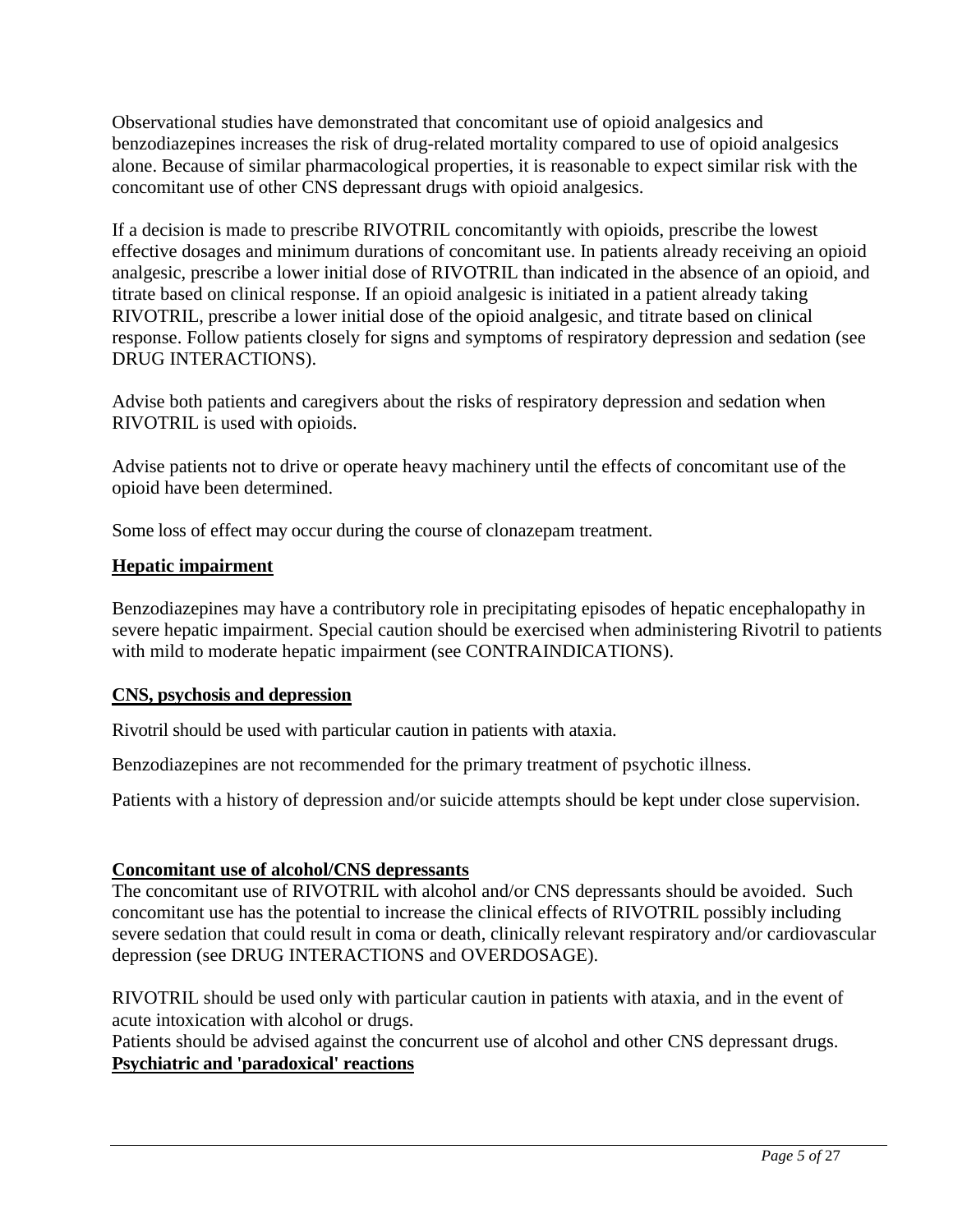Paradoxical reactions such as restlessness, agitation, irritability, aggressiveness, anxiety, delusion, anger, nightmares, hallucinations, psychoses, inappropriate behavior and other adverse behavioral effects are known to occur when using benzodiazepines. Should this occur, the use of the drug should be discontinued. Paradoxical reactions are more likely to occur in children and in the elderly.

### **Psychiatric**

### **Suicidal Ideation and Behaviour:**

Suicidal ideation and behaviour have been reported in patients treated with antiepileptic agents in several indications.

Patients with a history of depression and/or suicide attempts should be kept under close supervision. All patients treated with antiepileptic drugs (AEDs), irrespective of indication, should be monitored for signs of suicidal ideation and behaviour and appropriate treatment should be considered.

Patients (and caregivers of patients) should be advised to seek medical advice should signs of suicidal ideation or behaviour emerge.

An FDA meta-analysis of randomized placebo controlled trials, in which AEDs were used for various indications, has shown a small increased risk of suicidal ideation and behaviour in patients treated with these drugs. The mechanism of this risk is not known. There were 43,892 patients treated in the placebo controlled clinical trials that were included in the meta-analysis. Approximately 75% of patients in these clinical trials were treated for indications other than epilepsy and, for the majority of non-epilepsy indications the treatment (AED or placebo) was administered as monotherapy. Patients with epilepsy represented approximately 25% of the total number of patients treated in the placebo controlled clinical trials and, for the majority of epilepsy patients, treatment (AED or placebo) was administered as adjunct to other antiepileptic agents (i.e., patients in both treatment arms were being treated with one or more AEDs). Therefore, the small increased risk of suicidal ideation and behavior reported from the meta-analysis (0.43% for patients on AEDs compared to 0.24% for patients on placebo) is based largely on patients that received monotherapy treatment (AED or placebo) for nonepilepsy indications. The study design does not allow an estimation of the risk of suicidal ideation and behaviour for patients with epilepsy that are taking AEDs, due both to this population being the minority in the study, and the drug-placebo comparison in this population being confounded by the presence of adjunct AED treatment in both arms.

## **Amnesia**

Anterograde amnesia may occur using benzodiazepines at therapeutic dosages, the risk increasing at higher dosages.

### **Lactose intolerance**

Lactose is a non-medicinal ingredient in RIVOTRIL. Therefore, patients with rare hereditary problems of galactose intolerance, the Lapp lactase deficiency or glucose-galactose malabsorption should not take this medicine.

### **Porphyria**

In patients with porphyria, clonazepam has to be used with care because it may have a porphyrogenic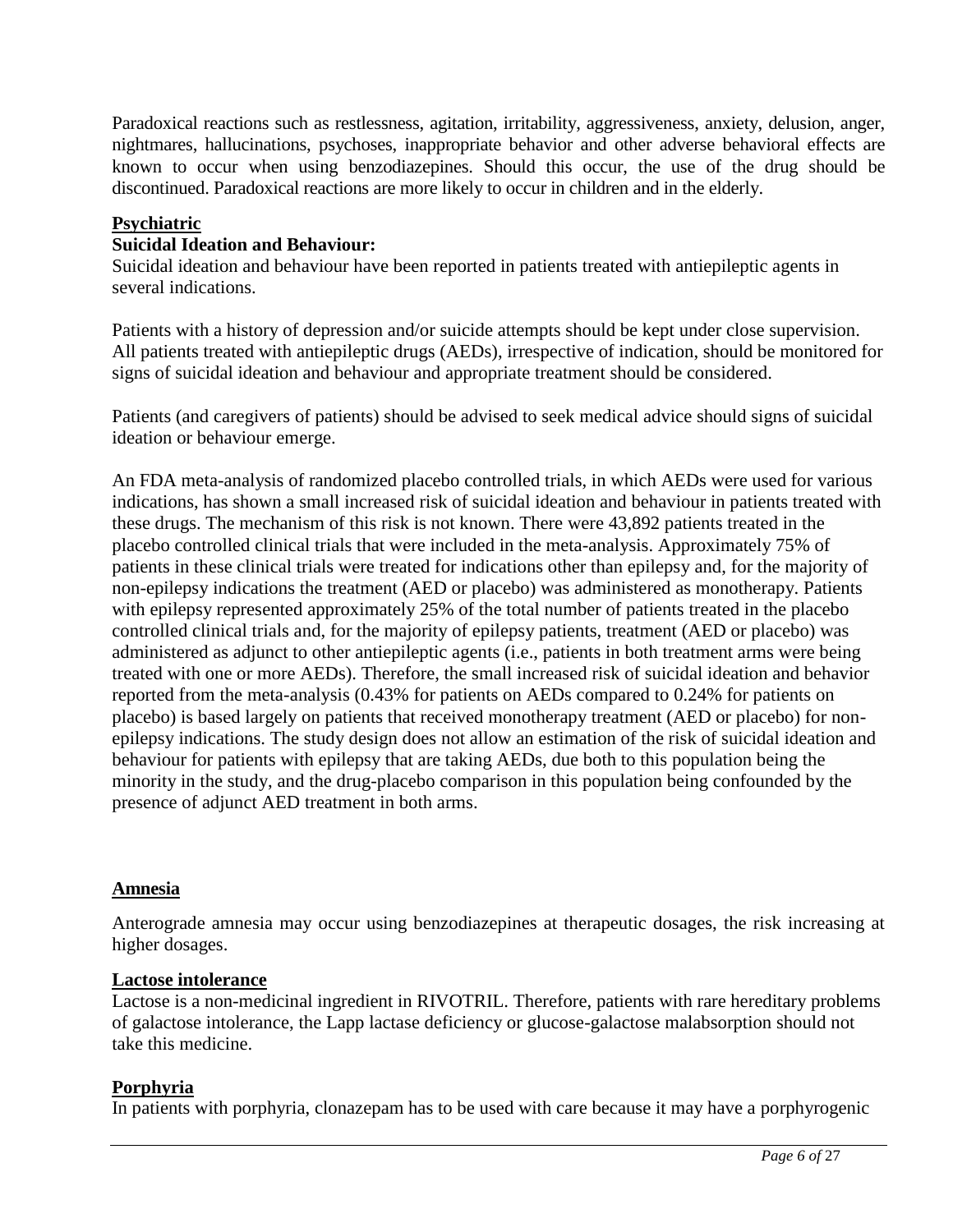effect.

## **Medical history of alcohol or drug abuse**

RIVOTRIL should be used with extreme caution in patients with a history of alcohol or drug abuse. Benzodiazepines have produced habituation, dependence and withdrawal symptoms similar to those noted with barbiturates and alcohol. The risk of dependence increases with dose and duration, and is greater in patients with a medical history of alcohol and drug abuse (See WARNINGS AND PRECAUTIONS, Dependence and Tolerance).

## **Dependence and Tolerance**

With long-term RIVOTRIL treatment at the therapeutic doses, development of physical and psychologicaldependence may occur (see ADVERSE REACTIONS). The risk of dependence increases with dose and duration of treatment; it is also greater in patients with a medical history of alcohol and/or drug abuse. Abuse has been reported in poly-drug abusers.

Once physical dependence has developed, abrupt termination of treatment will be accompanied by withdrawal symptoms. The possibility that such effects may also occur following short-term use, especially at high doses, or if the daily dose is reduced rapidly or abruptly discontinued, should be considered. Symptoms of withdrawal include tremor, sweating, agitation, sleep disturbances and anxiety, headaches, diarrhea, muscle pain, extreme anxiety, tension, restlessness, mood changes, confusion, and irritability. In severe cases the following symptoms may occur: derealization, depersonalization, hyperacusis, numbness and tingling of the extremities, hypersensitivity to light, noise and physical contact or hallucinations. Since the risk of withdrawal symptoms is greater after abrupt discontinuation of treatment, abrupt withdrawal of the drug should be avoided and treatment even if only of short duration - should be terminated by gradually reducing the daily dose.

## **Driving and Hazardous Activities**

Patients receiving RIVOTRIL should be cautioned against engaging in hazardous occupations requiring complete mental alertness, such as operating machinery or driving a motor vehicle. Sedation, amnesia and impaired muscular function are effects of benzodiazpines that can adversely affect the ability to drive or operate machinery. This effect is increased if the patient has had alcohol.

Driving, operating machinery and other hazardous activities should be avoided altogether or at least during the first few days of treatment. The decision on this question rests with the patient's physician and should be based on the patient's response to treatment and the dosage involved (see DRUG INTERACTIONS). They also should be warned against the concomitant use of alcohol and other CNS depressant drugs.

## **Renal**

The safety and efficacy of clonazepam in patients with renal impairment has not been studied.

Clonazepam metabolites are excreted by the kidneys; to avoid excessive accumulation, caution should be exercised in the administration of the drug to patients with impaired renal function (See DOSAGE AND ADMINISTRATION, ACTION AND CLINICAL PHARMACOLOGY).

## **Respiratory**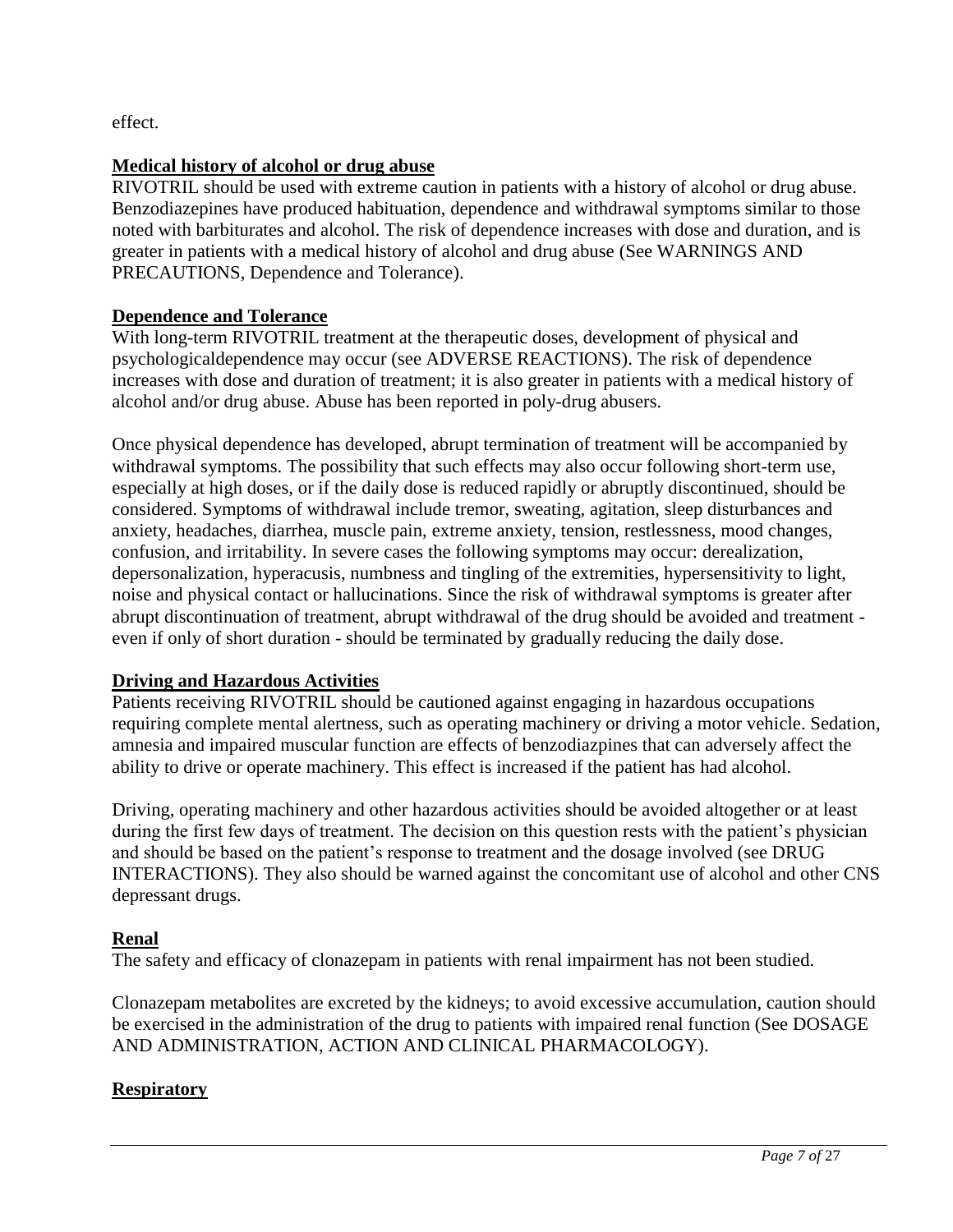Respiratory depression may occur following administration of RIVOTRIL. This effect may be aggravated by pre-existing airway obstruction or brain damage or if other medications which depress respiration have been given. As a rule, this effect can be avoided by careful adjustment of the dose to individual requirements.

Treatment with RIVOTRIL should be instituted with caution in patients with chronic respiratory diseases (See CONTRAINDICATIONS).

Hypersecretion in the upper respiratory passages has at times been a troublesome adverse reaction during RIVOTRIL therapy, especially in small mentally retarded children who ordinarily have difficultly handling secretions. Therefore special attention must be paid to maintaining patency of the airways.

## **Falls and fractures**

There have been reports of falls and fractures among benzodiazepine users. The risk is increased in those taking concomitant sedatives (including alcoholic beverages) and in the elderly.

## **Hypersalivation**

RIVOTRIL may produce an increase in salivation. This should be considered before giving the drug to patients who have difficulty handling secretions. Because of this and the possibility of respiratory depression, RIVOTRIL should be used with caution in patients with chronic respiratory diseases.

### **Carcinogenesis**

See TOXICOLOGY.

## **Special Populations**

## **Pregnant Women:**

In a reproductive study in rabbits, administration of clonazepam was associated with an increased incidence of cleft palate and other anomalies at two dose levels (see TOXICOLOGY: Teratogenicity).

Reports indicate an association between the use of anticonvulsant drugs and an elevated incidence of birth defects in children born to epileptic women taking such medication during pregnancy. The incidence of congenital malformations in the general population is regarded to be approximately 2%; in children of treated epileptic women this incidence may be increased two to three-fold. The increase is largely due to specific defects, e.g., congenital malformations of the heart, and cleft lip and/or palate. Nevertheless, the great majority of mothers receiving anticonvulsant medications deliver normal infants.

Data are more extensive with respect to diphenylhydantoin and phenobarbital, but these drugs are also the most commonly prescribed anticonvulsants. Some reports indicate a possible similar association with the use of other anticonvulsant drugs, including trimethadione and paramethadione. However, the possibility also exists that other factors, e.g., genetic predisposition or the epileptic condition itself may contribute to or may be mainly responsible for the higher incidence of birth defects.

The preceding considerations should be borne in mind and clonazepam should be used in women of childbearing potential only when the expected benefits to the patient warrant the possible risk to a fetus. Administration of high doses in the last trimester of pregnancy or during labour can cause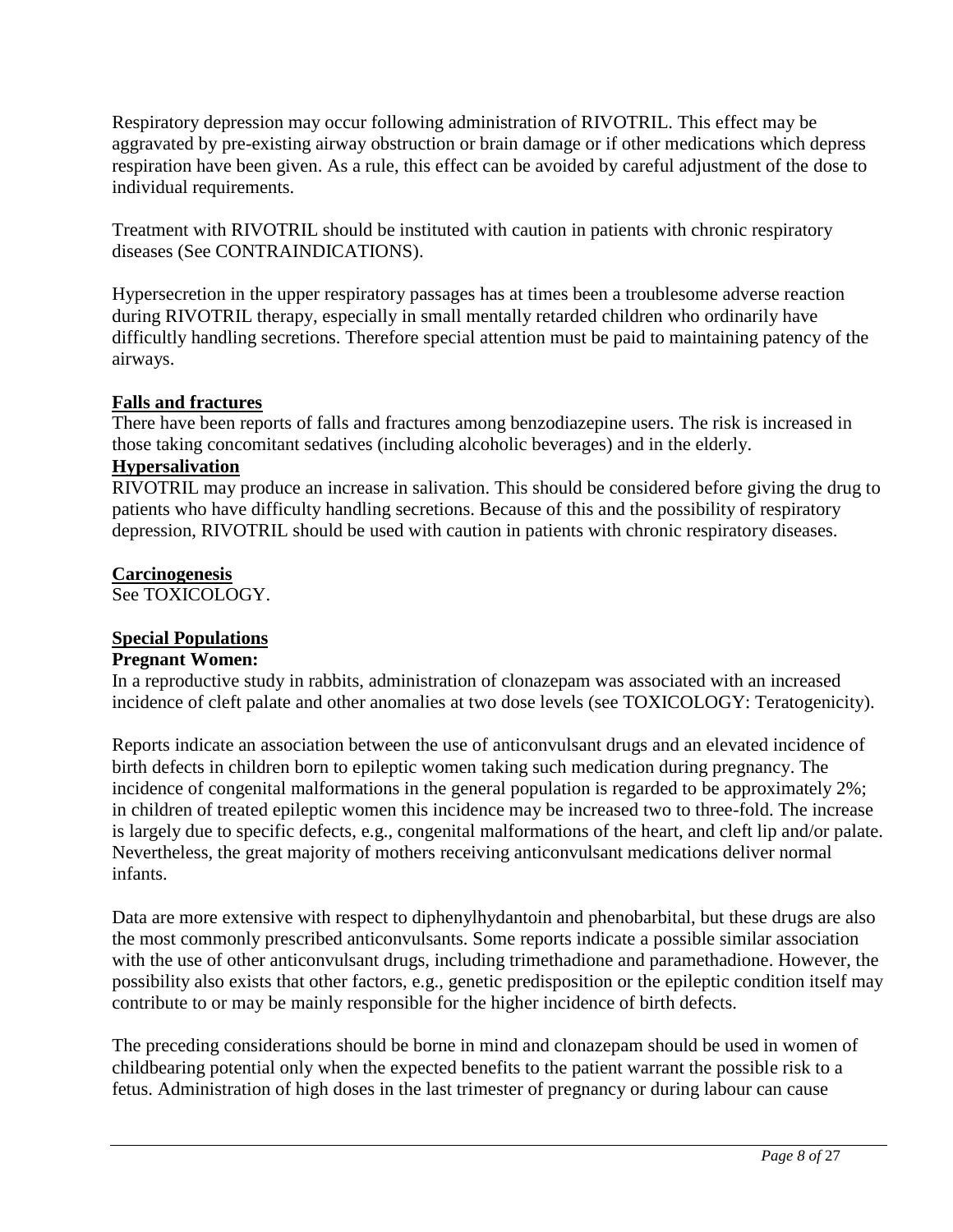<span id="page-8-0"></span>irregularities in the heartbeat of the unborn child and hypothermia, hypotonia, mild respiratory depression and poor feeding in the neonate. Moreover, infants born to mothers who took benzodiazepines chronically during the later stages of pregnancy may have developed physical dependence and may be at some risk for developing withdrawal symptoms in the postnatal period. Withdrawal symptoms in newborn infants have occasionally been reported with benzodiazepines

Anticonvulsant drugs should not be discontinued in patients in whom the drug is administered to prevent major seizures, because of the strong possibility of precipitating status epilepticus with attendant hypoxia and risk to both the mother and the unborn child. With regard to drugs given for minor seizures, the risk of discontinuing medication prior to or during pregnancy should be weighed against the risk of congenital defects in the particular case and with the particular family history.

Epileptic women of childbearing age should be encouraged to seek professional counsel and should report the onset of pregnancy promptly to their physician. Where the necessity for continued use of anti-epileptic medication is in doubt, appropriate consultation might be indicated.

## **Pregnancy Registry:**

To provide information regarding the effects of *in utero* exposure to RIVOTRIL, physicians are advised to recommend that pregnant patients taking RIVOTRIL enroll in the North American Antiepileptic Drug (NAAED) Pregnancy Registry. This can be done by calling the toll free number 1- 888-233-2334, and must be done by patients themselves. Information on the registry can also be found at the website **http://www.aedpregnancyregistry.org/.** 

**Nursing Women:** Although the active ingredient of RIVOTRIL has been found to pass into the maternal milk in small amounts only, mothers receiving clonazepam should not breast-feed their infants.

**Pediatrics (< 5 years of age):** Because of the possibility that adverse effects on physical or mental development of the child could become apparent only after years, a risk-benefit consideration of the long-term use of RIVOTRIL is important in paediatric patients.

**Geriatrics:** Benzodiazepine pharmacologic effects appear to be greater in elderly patients than in younger patients even at similar plasma benzodiazepine concentrations, possibly because of agerelated changes in drug–receptor interactions, post-receptor mechanisms and organ function*.* In general elderly patients should be started on lowest possible dose of RIVOTRIL and observed closely.

There is an increased risk for falls and fractures among elderly and debilitated benzodiazepine users. The risk is increased in those taking concomitant sedatives (including alcoholic beverages).

## **Monitoring and Laboratory Tests**

Periodic liver function tests and blood counts are recommended during long-term therapy with RIVOTRIL.

## **ADVERSE REACTIONS**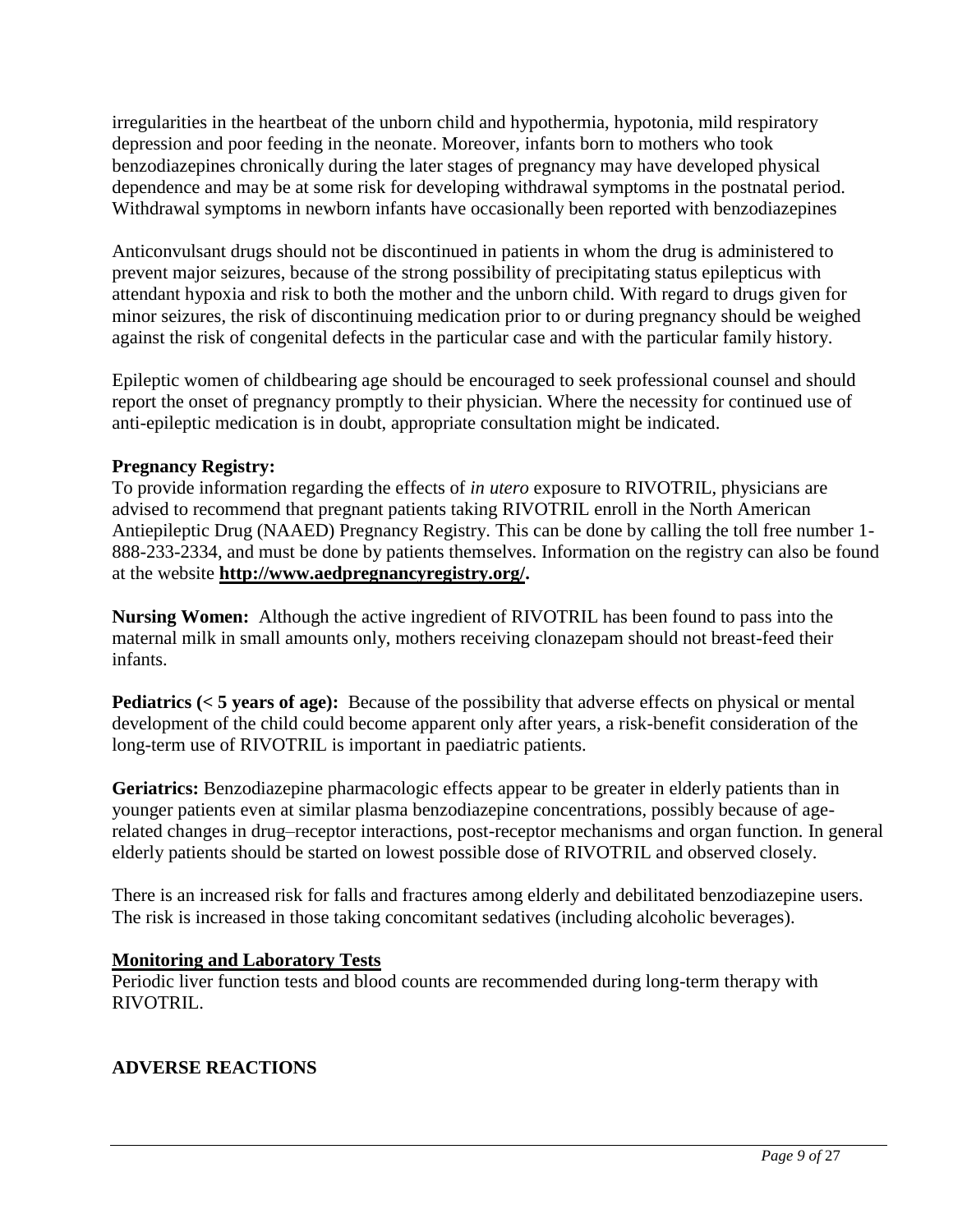## **Adverse Drug Reaction Overview**

### **Most Frequent Adverse Reactions:**

The most frequently occurring adverse reactions of RIVOTRIL (clonazepam) are referable to CNS depression. Experience to date has shown that drowsiness has occurred in approximately 50% of patients and ataxia in approximately 30%. In some cases, these may diminish with time. Behaviour problems have been noted in approximately 25% of patients.

Somnolence, slowed reaction, muscular hypotonia, muscle weakness, dizziness, ataxia occur relatively frequently and are usually transient and generally disappear spontaneously in the course of the treatment or on reduction of the dosage. They can be partially prevented by increasing the dose slowly at the start of treatment.

### **Serious and Important Adverse Reactions:**

There have been reports of falls and fractures in benzodiazepine users. The risk is increased in those taking concomitant sedatives (including alcoholic beverages) and in the elderly.

Allergic reactions and a very few cases of anaphylaxis have been reported to occur with benzodiazepines.

Release of hostility and other paradoxical effects such as irritability, restlessness, agitation, aggressiveness, delusion, anger, hysteria, rages, nightmares, abnormal dreams, hallucinations, psychoses, hyperactivity, inappropriate behaviour and other adverse behavioural effects are known to occur with the use of benzodiazepines. If these occur, use of the drug should be discontinued. Paradoxical reactions are more likely to occur in children and in the elderly.

Anterograde amnesia may occur with therapeutic doses of benzodiazepines, the risk increasing with higher doses. Effects of anterograde amnesia may be associated with inappropriate behaviour.

Chronic use (even at therapeutic doses) may lead to the development of physical dependence: discontinuation of the therapy may result in withdrawal or rebound phenomena (See WARNINGS-and PRECAUTIONS-Dependence and Tolerance).

### **Post Market Adverse Drug Reactions**

Other adverse reactions listed by system, are:

*Body as Whole:* Fever, general deterioration, coated tongue.

*Cardiovascular System:* Palpitations, cardiac failure including cardiac arrest.

*Digestive System:* increased salivation, nausea, vomiting, anorexia, constipation, diarrhea, encopresis, dry mouth, increased appetite, abdominal pain, sore gums, gastritis, epigastric symptoms and hepatomegaly.

*Endocrine System:* gynecomastia, isolated cases of reversible development of premature secondary sexual characteristics in children (incomplete precocious puberty).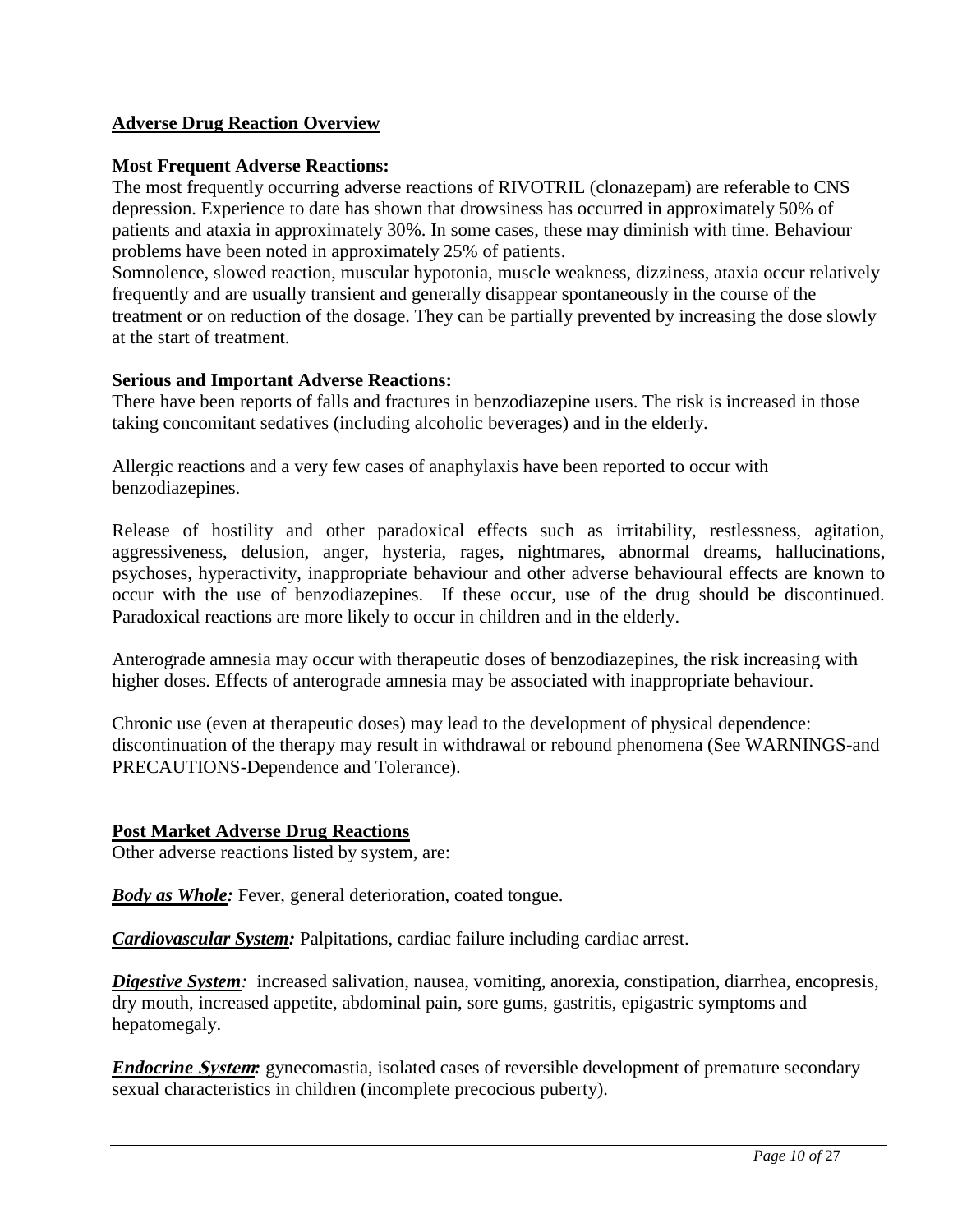<span id="page-10-0"></span>*Hemic and Lymphatic System*: Anemia, leukopenia (WBC below 4000/cu mm), decreased platelet count (thrombocytopenia), eosinophilia and lymphadenopathy.

*Metabolic and Nutritional Disorders:* transient elevations of serum transaminase and alkaline phosphatase, weight gain or loss, dehydration.

*Musculoskeletal System:* pains such as low back pain.

*Nervous System:* Abnormal eye movements, nystagmus, dysarthria, vertigo, insomnia, tiredness, lassitude, dysdiadokinesis, aphonia, withdrawal and coma. Isolated reports of akinesia, hemiparesis, slurred speech, tremor, "glassy-eyed" appearance, headache and choreiform movements have been received. Minor changes in EEG patterns, specifically low-voltage fast activity. With certain forms of epilepsy, an increase in the frequency of seizures during long-term treatment is possible. Impaired concentration, restlessness, confusional state, disorientation, depression, paradoxical reactions (excitability, irritability, aggression, agitation, nervousness, hostility, anxiety, sleep disturbances, nightmares and vivid dreams), increased libido, loss of libido.

*Respiratory System:* Chest congestion, hypersecretion in the upper respiratory passages, rhinorrhea, shortness of breath, dyspnea and respiratory depression.

*Skin and Appendages:* nonspecific erythematous, papular and maculopapular skin rashes, swelling of the ankle, face and eyelids (ankle and facial edema), urticaria, pigmentation changes and pruritus. Hirsutism and transient hair loss have also been reported, but drug relationship has not been established.

*Special Senses*: Particularly in long-term or high-dose treatment, reversible disorders of vision (diplopia) may occur.

*Urogenital System:* Rare instances of dysuria, nocturia, urinary incontinence, urinary retention and enuresis.

*Injury, Poisoning and Procedural Complications:* There have been reports of falls and fractures in benzodiazepine users. The risk is increased in those taking concomitant sedatives (including alcoholic beverages) and in the elderly.

## **DRUG INTERACTIONS**

## **Overview**

Simultaneous administration of several anticonvulsant drugs may be considered with RIVOTRIL (clonazepam), however, it should be borne in mind that the use of multiple anti-convulsants may result in an increase of central depressant adverse effects. In addition, the dosage of each drug may be required to be adjusted to obtain the optimal effect.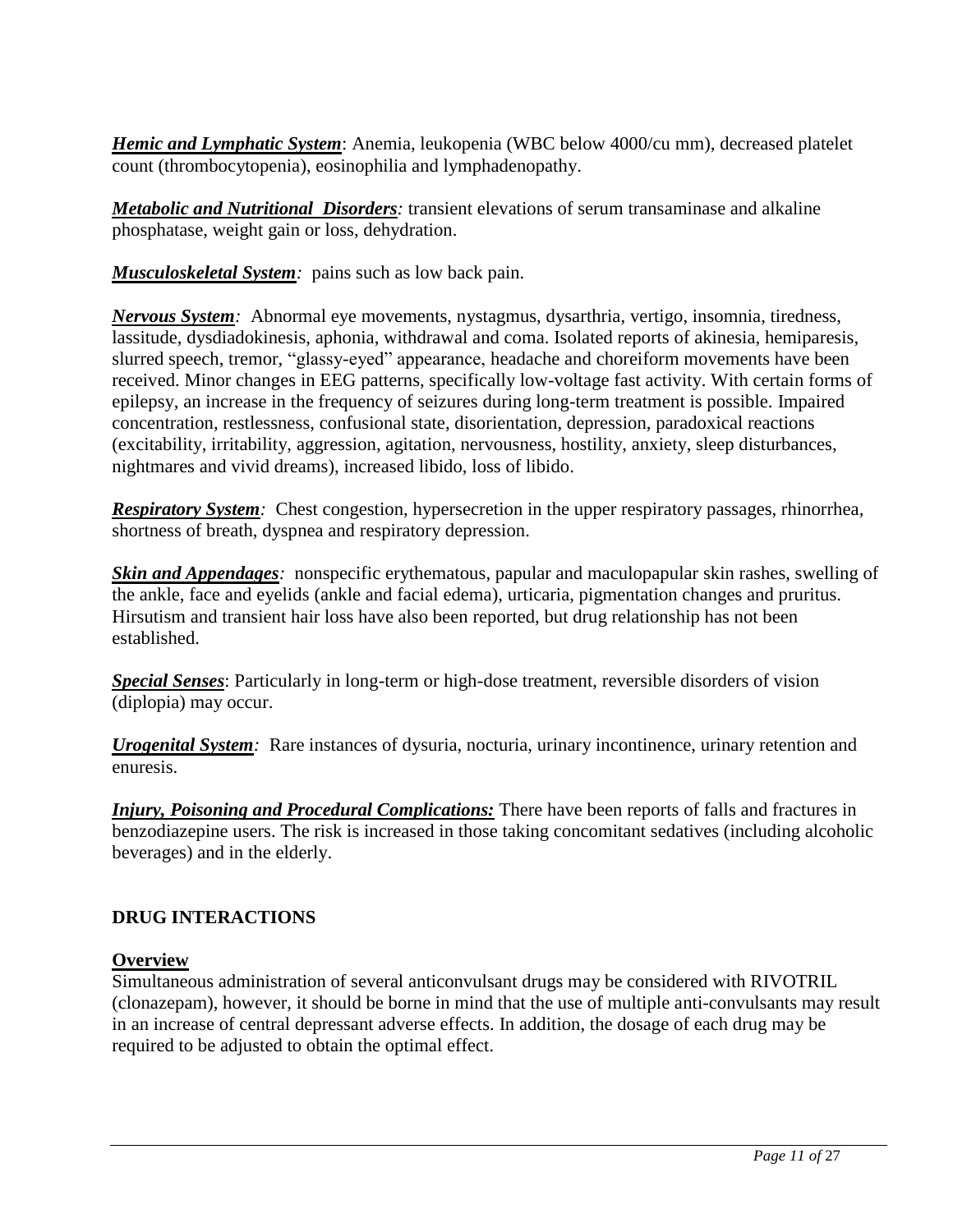A paradoxical increase in seizure activity or the appearance of new seizure types has occurred in a very few patients during treatment with RIVOTRIL. When used in patients in whom several different types of seizures coexist, RIVOTRIL may increase the incidence or precipitate the onset of generalized tonic-clonic seizures (grand mal). These phenomena may require the addition of appropriate anticonvulsants or an increase in their dosage. The concomitant use of valproic acid and clonazepam may produce absence status.

Hepatic cytochrome P-450 3A4 is implicated in the metabolism of clonazepam to pharmacologically inactive metabolites. Therefore, concomitant use of drugs that affect the activity of cytochrome P-450 3A4 may alter the pharmacokinetics of clonazepam.

## **Drug-Drug Interactions**

*Pharmacokinetic Drug-Drug Interactions (DDI)***:** The antiepileptic drugs phenytoin, phenobarbital, carbamazepine, lamotrigine and valproate may increase the clearance of clonazepam thereby decreasing the plasma concentrations of the latter by upto 38% during combined treatment.

Rivotril has the potential to influence concentrations of phenytoin. Due to the bi-directional nature of the clonazepam-phenytoin interaction, phenytoin levels have been found to be unchanged, increased or decreased upon coadministration with Rivotril depending on dosing and patient factors

Clonazepam itself does not induce the enzymes responsible for its own metabolism. The enzymes involved in the metabolism of Rivotril have not been clearly identified but include CYP3A4. Inhibitors of CYP3A4 (e.g., fluconazole) may impair the metabolism of Rivotril and lead to exaggerated concentrations and effects.

The selective serotonin reuptake inhibitors sertraline (weak CYP3A4 inducer) and fluoxetine (CYP2D6 inhibitor) do not affect the pharmacokinetics of clonazepam when administered concomitantly.

## *Pharmacodynamic Drug-Drug Interactions (DDI):*

## *CNS–acting drugs*

Epileptic patients being treated with RIVOTRIL must under no circumstances consume alcohol since it may alter the effect of the drug, reduce the efficacy of treatment or produce unwanted effects. Enhanced side effects such as sedation and cardio-respiratory depression may also occur when RIVOTRIL is co-administered with any centrally acting depressants including alcohol, narcotics, narcotic analgesics, muscle-relaxants, barbiturates, non-barbiturate hypnotics, anxiolytics/sedatives, antihistamines, phenothiazines, thioxanthene and butyrophenone classes of antipsychotic agents, monoamine oxidase inhibitors, tricyclic antidepressants, and anticonvulsants (see WARNINGS & PRECAUTIONS, Risks from concomitant use of opioids and benzodiazepines, Concomitant use of Alcohol/CNS Depressants; OVERDOSAGE).

## **Opioids**

Due to additive CNS depressant effect, the concomitant use of benzodiazepines, including RIVOTRIL, and opioids increases the risk of profound sedation, respiratory depression, coma, and death. Reserve concomitant prescribing of these drugs for use in patients for whom alternative treatment options are inadequate. Limit dosages and durations of concomitant use of benzodiazepines and opioids to the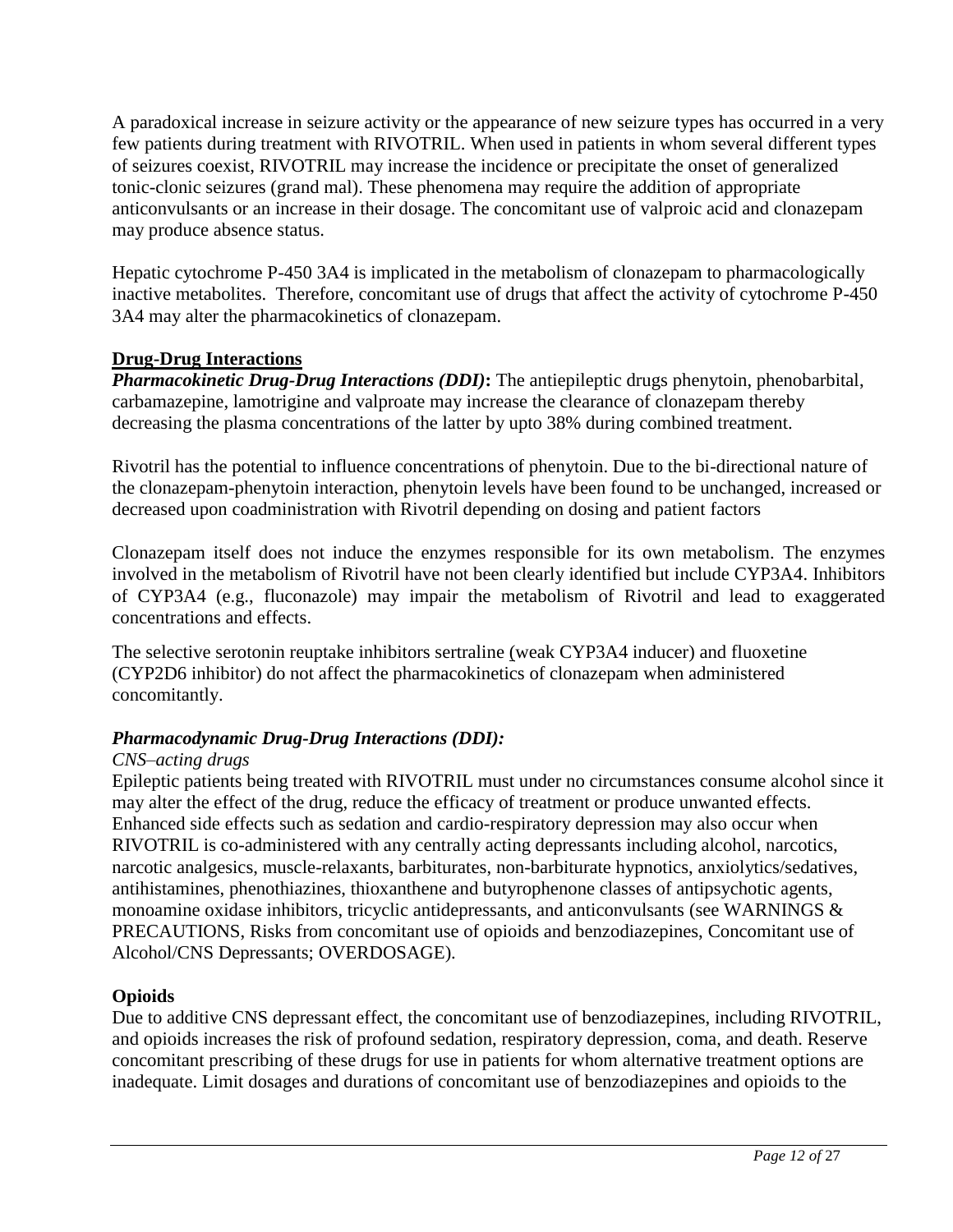<span id="page-12-0"></span>minimum required. Follow patients closely for respiratory depression and sedation (see WARNINGS AND PRECAUTIONS, Risks from concomitant use of opioids and benzodiazepines).

In combination therapy with centrally-acting medications, the dosage of each drug must be adjusted to achieve the optimum effect. Because of the potentiation of effects that might occur, patients should be advised against the simultaneous use of other CNS depressant drugs and should be cautioned not to take alcohol during the administration of clonazepam.

## **Drug-Food Interactions**

Interactions with food have not been established. Grapefruit juice decreases the activity of cytochrome P-450 3A4, which is implicated in the metabolism of clonazepam, and may contribute to increased plasma levels of the drug.

## **Drug-Herb Interactions**

Interactions with herbal products have not been established.

## **Drug-Lifestyle Interactions**

The concomitant use of RIVOTRIL with alcohol and/or CNS depressants should be avoided. Such concomitant use has the potential to increase the clinical effects of RIVOTRIL possibly including severe sedation, clinically relevant respiratory and/or cardiovascular depression (see WARNINGS AND PRECAUTIONS, Concomitant use of alcohol / CNS depressants).

## **DOSAGE AND ADMINISTRATION**

## **Dosing Considerations**

Dosage of RIVOTRIL (clonazepam) is essentially individual and depends above all on the age of the patient. Dosage must be determined in each patient according to clinical response and tolerance.

The use of multiple anticonvulsants may result in an increase of depressant adverse effects. This should be borne in mind whenever RIVOTRIL is added to an already existing anticonvulsant regimen.

## **Recommended Dose and Dosage Adjustment**

*Children:* In order to minimize drowsiness, the initial dose for infants and children (up to 10 years of age or 30 kg of body weight) should be between 0.01 and 0.03 mg/kg/day and should not exceed 0.05 mg/kg/day given in two or three divided doses. Dosage should be increased by no more than 0.25 to 0.50 mg every third day until a maintenance dose of 0.1 to 0.2 mg/kg of body weight has been reached, unless seizures are controlled or side effects preclude further increase.

*Adults:* The initial dose for adults should not exceed 1.5 mg/day divided into three doses. Dosage may be increased in increments of 0.5 to 1 mg every three days until seizures are adequately controlled or until side effects preclude any further increase. Maintenance dosage must be individualized for each patient depending upon response. A recommended maintenance dose for adults is 8 to 10 mg/day in three divided doses. Dosages in excess of 20 mg/day should be administered with caution.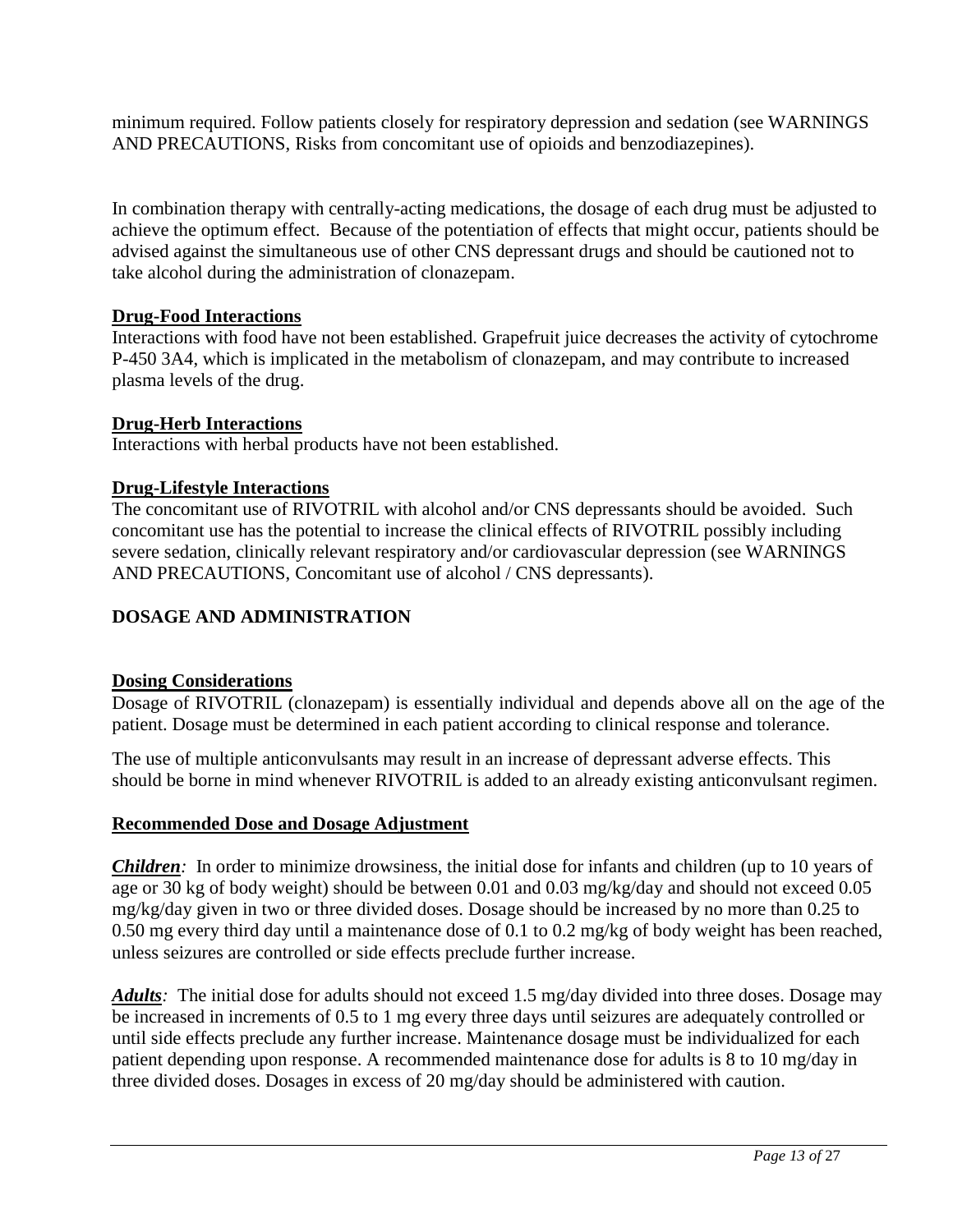<span id="page-13-0"></span>Whenever possible, the daily dose should be divided into three equal doses. If doses are not equally divided, the larger dose should be given before retiring.

*Geriatrics:* In general elderly patients should be started on lowest possible doseof RIVOTRIL and observed closely(see WARNINGS AND PRECAUTIONS, Special Populations).

### **Special Populations**

*Renal Impairment:* The safety and efficacy of clonazepam in patients with renal impairment has not been studied . Clonazepam metabolites are excreted by the kidneys; to avoid excessive accumulation, caution should be exercised in the administration of the drug to patients with impaired renal function. (see ACTION AND CLINICAL PHARMACOLOGY: Special Populations and Conditions).

*Hepatic Impairment:* Patients with severe hepatic impairment should not be treated with clonazepam (see CONTRAINDICATIONS). Patients with mild to moderate hepatic impairment should be given the lowest dose possible.

### **OVERDOSAGE**

For management of a suspected drug overdose, contact your regional Poison Control Centre.

**Symptoms**: Benzodiazepines commonly cause drowsiness, ataxia, dysarthria and nystagmus. Overdose of RIVOTRIL (clonazepam) is seldom life-threatening if the drug is taken alone, but may lead to areflexia, apnea, hypotension, cardiorespiratory depression and coma. Coma, if it occurs, usually lasts a few hours but it may be more protracted and cyclical, particularly in elderly patients. Increased frequency of seizures may occur in patients at supratherapeutic plasma concentrations (See ACTION AND CLINICAL PHARMACOLOGY, Absorption). Benzodiazepine respiratory depressant effects are more serious in patients with respiratory disease.

Benzodiazepines increase the effects of other central nervous system depressants, including alcohol.

### *Treatment*

In managing overdosage, consider the possibility of multiple drug involvement.

Monitor the patient's vital signs and institute supportive measures as indicated by the patient's clinical state. In particular, patients may require symptomatic treatment for cardio respiratory effects or central nervous system effects.

Further absorption should be prevented using an appropriate method e.g. treatment within 1-2 hours with activated charcoal. If activated charcoal is used, airway protection is imperative for drowsy patients. In case of mixed ingestion, gastric lavage may be considered, however not as a routine measure. Induction of vomiting is not generally recommended.

As in overdosage with other benzodiazepines, dialysis is of no known value in clonazepam overdosage.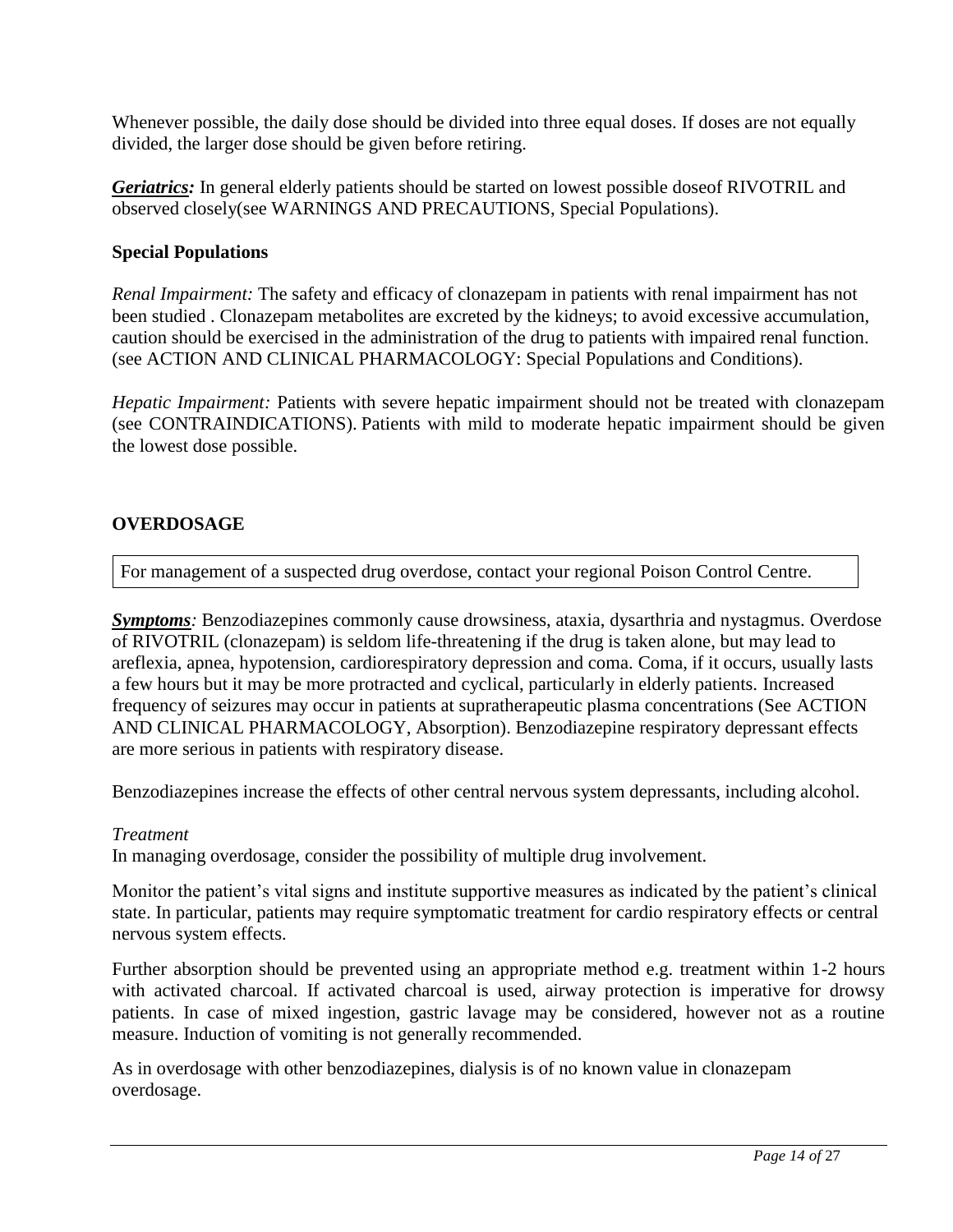<span id="page-14-0"></span>If CNS depression is severe consider the use of flumazenil, a benzodiazepine receptor antagonist. The following should be kept in mind when flumazenil is used in the treatment of benzodiazepine overdosage:

- Flumazenil should only be administered under closely monitored conditions. In view of the short half life (about 1 hour) and duration of action of flumazenil, and the possible need for repeat doses, the patient should be closely monitored until all possible central benzodiazepine effects (e.g., resedation) have subsided.
- Particular caution is necessary when using flumazenil in cases of multiple drug overdosage, since the toxic effects (cardiac arrhythmias and/or convulsions) of other psychotropic drugs, especially cyclic antidepressants, may increase as the effects of benzodiazepines subside. Flumazenil is contraindicated in patients who are showing signs of serious cyclic antidepressant overdose.

*Warning:* The benzodiazepine receptor antagonist flumazenil is not indicated in patients with epilepsy who have been treated with benzodiazepines. Antagonism of the benzodiazepine effect in such patients may provoke seizures.

Refer to the product monograph for flumazenil, for further information on the correct use of this drug.

## **ACTION AND CLINICAL PHARMACOLOGY**

## **Mechanism of Action**

RIVOTRIL (clonazepam) has pharmacological properties characteristic of the benzodiazepine class of drugs. Clonazepam has sedative, hypnotic and anticonvulsant properties. As an anticonvulsant it is useful in the management of minor motor seizures (myoclonic seizures) and may be of some value in selected patients with absence spells (petit mal) who have failed to respond satisfactorily to the succinimides. Clonazepam is capable of suppressing the spike and wave discharge in absence seizures (petit mal) and decreasing the frequency, amplitude, duration and spread of discharge in minor motor seizures.

### **Absorption:**

Clonazepam is rapidly and almost completely absorbed after oral administration of RIVOTRIL tablets. Peak plasma concentrations of clonazepam are reached in 1-4 hours. The absorption half-life is around 25 minutes. The absolute bioavailability is around 90% with large differences between individuals.

Plasma concentrations of clonazepam at steady state for a once-daily dosage regimen are 3-fold higher than those after a single oral dose; the predicted accumulation ratios for two times and three times daily regimens are 5 and 7, respectively. Following multiple oral doses of 2 mg three times daily steady-state pre-dose plasma concentrations of clonazepam averaged 55 ng/ml. The plasma concentration-dose relationship of clonazepam is linear. The target anticonvulsant plasma concentrations of clonazepam range from 20 to 70 ng/ml.

## **Distribution:**

Clonazepam distributes very rapidly to various organs and body tissues with preferential uptake by brain structures.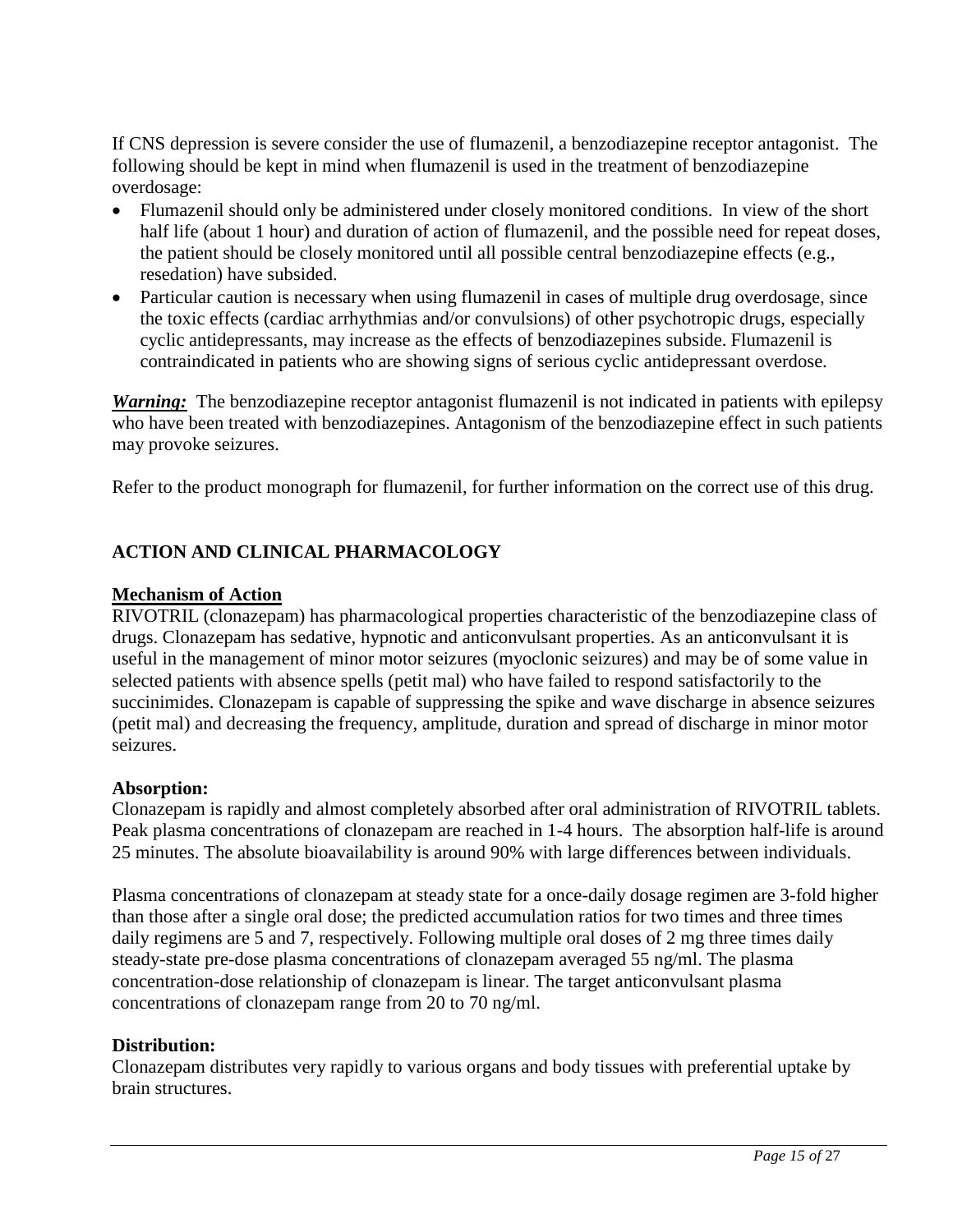The distribution half-life is approximately 0.5-1 hour. The volume of distribution is 3 l/kg. The plasma protein binding is 82-86%.

## **Metabolism:**

Clonazepam is extensively metabolized by reduction to 7-amino-clonazepam and by N-acetylation to 7-acetamido-clonazepam. Hydroxylation at the C-3 position also occurs. Hepatic cytochrome P-450 3A4 is implicated in the nitroreduction of clonazepam to pharmacologically inactive or weakly active metabolites.

The metabolites are present in urine both as free and conjugated (glucuronide and sulphate) compounds.

## **Elimination:**

The mean elimination half-life is 30-40 hours and is independent of the dose. The clearance is close to 55 ml/min irrespective of gender, but weight-normalized values declined with increasing body weight.

50-70% of the dose is excreted in the urine and 10-30% in feces as metabolites. The urinary excretion of unchanged clonazepam is usually less than 2% of the administered dose.

## **Special Populations and Conditions**

**Pediatric Patients:** The elimination kinetics in children are similar to those observed in adults. After therapeutic doses to children (0.03-0.11 mg/kg) the serum concentrations were in the same range (13- 72 ng/ml) as effective concentrations in adults.

In neonates 0.10 mg/kg doses led to concentrations between 28-117 ng/ml at the end of a short infusion, dropping to  $18 - 60$  ng/ml 30 minutes later.

In children clearance values of  $0.42+\frac{1}{2}$  - 0.32 ml/min/kg (ages 2-18 years) and  $0.88 + \frac{1}{2}$  0.4 ml/min/kg (ages 7-12 years) were reported; these values decreased with increasing body weight.

The elimination half-life values in neonates are of the same magnitude as those reported in adults.

**Geriatrics**: The pharmacokinetics of clonazepam in the elderly has not been established.

**Hepatic Failure:** Plasma protein binding of clonazepam in cirrhotic patients is significantly different from that in healthy subjects (free fraction  $17.1 \pm 1.0\%$  vs  $13.9 \pm 0.2\%$ ).

Although the influence of hepatic disease on clonazepam pharmacokinetics has not been further investigated, experience with another closely related nitrobenzodiazepine (nitrazepam) indicates that clearance of unbound clonazepam might be reduced in liver cirrhosis.

**Renal Failure:** Renal impairment does not affect the pharmacokinetics of clonazepam. Based on pharmacokinetic criteria, no dose adjustment is required in patients with renal impairment.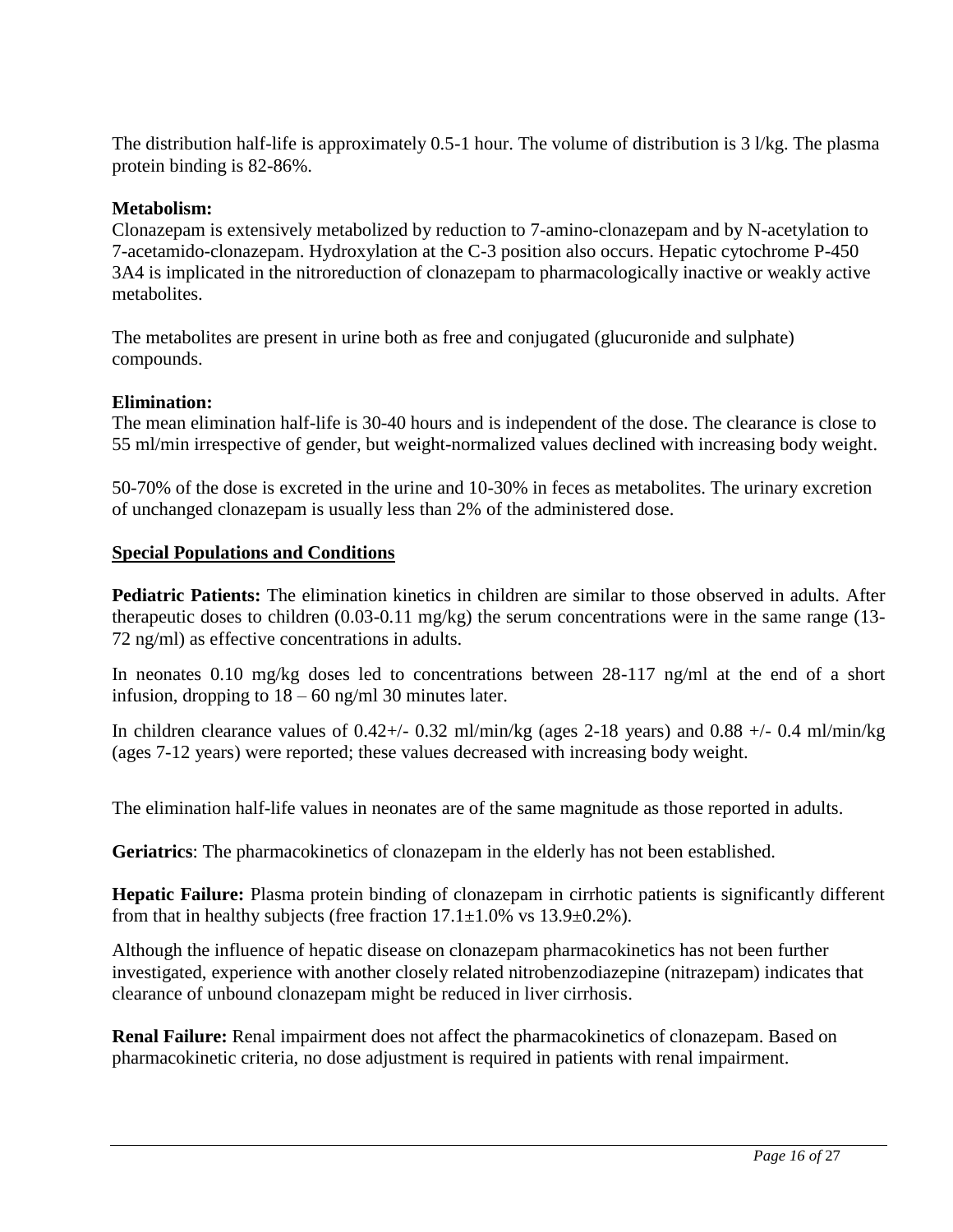## <span id="page-16-2"></span><span id="page-16-1"></span><span id="page-16-0"></span>**STORAGE AND STABILITY**

Caution should be taken regarding storage. Keep in a tightly closed, light resistant container. Store at  $15-30$ <sup>o</sup>C in the original package.

## **SPECIAL HANDLING INSTRUCTIONS**

Keep this medicine out of sight and reach of children.

## **DOSAGE FORMS, COMPOSITION AND PACKAGING**

RIVOTRIL (clonazepam) is available as a 0.5 mg, pale orange, cylindrical, biplane, scored tablet, edges bevelled, with ROCHE 0.5 engraved on one face, scored on the other and as a 2.0 mg, white, cylindrical, biplane, scored tablet, edges bevelled, with ROCHE  $\bullet$ 2 $\bullet$  on one side, cross-scored on the other. The 0.5 mg tablets are available in bottles of 100 and 500 tablets. The 2.0 mg tablets are available in bottles of 100 tablets.

The non-medicinal ingredients are as follows:

Tablets 0.5 mg: cornstarch, iron oxide red, iron oxide yellow, lactose, magnesium stearate, potato starch and talc.

Tablets 2 mg: cornstarch, lactose, magnesium stearate and microcrystalline cellulose.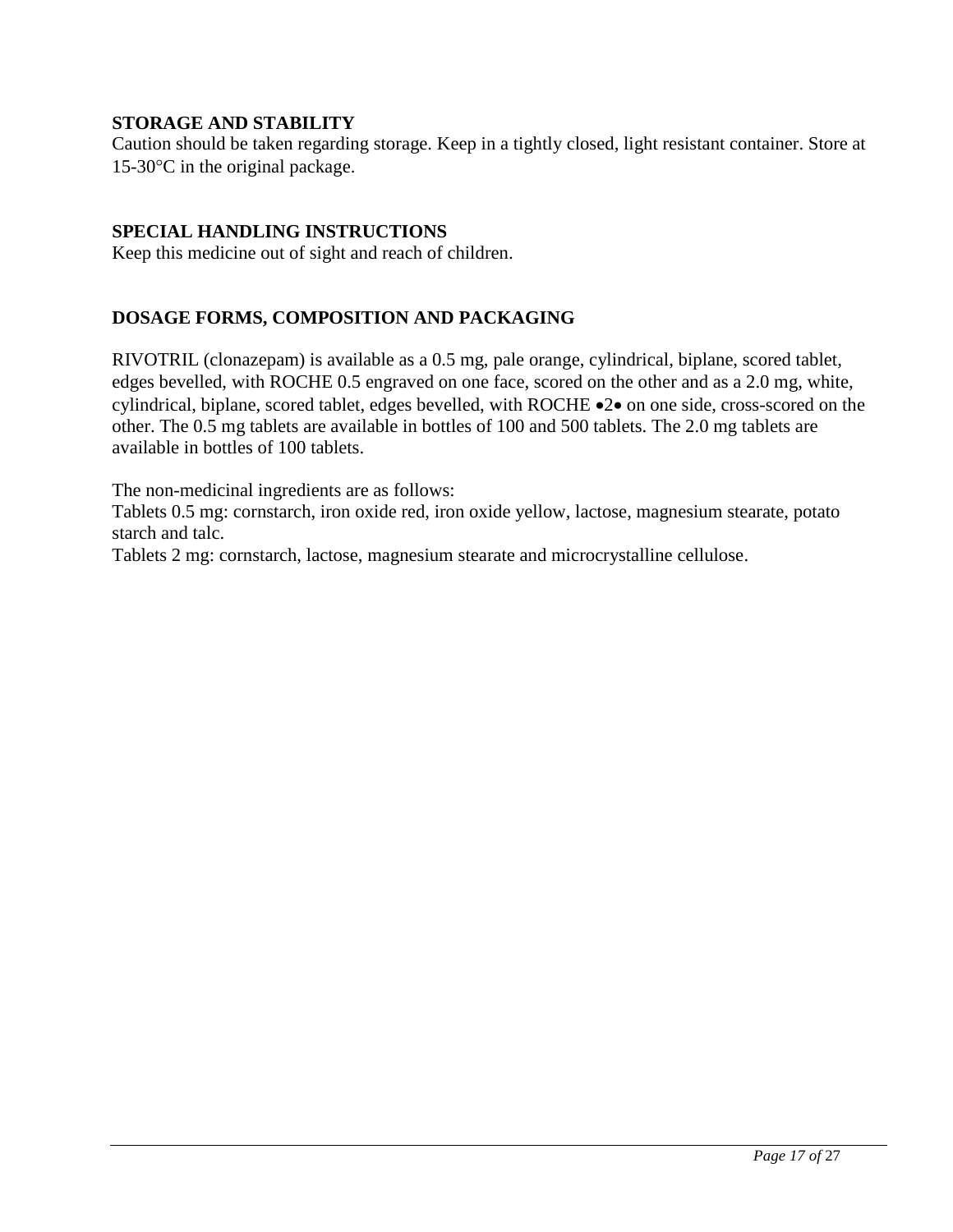## <span id="page-17-2"></span><span id="page-17-1"></span><span id="page-17-0"></span>**PART II: SCIENTIFIC INFORMATION**

## **PHARMACEUTICAL INFORMATION**

### **Drug Substance**

| Proper Name:                  | clonazepam                                                                                                                               |
|-------------------------------|------------------------------------------------------------------------------------------------------------------------------------------|
| <b>Chemical Name:</b>         | 5-(2-chlorophenyl)-1, 3-dihydro-7-nitro-2H-1,<br>4-benzodiazepin-2-one.                                                                  |
| Molecular Formula:            | $C_{15}H_{10}CIN_3O_3$                                                                                                                   |
| <b>Molecular Mass:</b>        | 315.7                                                                                                                                    |
| Structural Formula:           | CH,<br>Юł                                                                                                                                |
| Physiochemical<br>properties: | Clonazepam is a white to yellow-white odourless fine powder. The<br>pH of clonazepam is between 5.0 and 7.0 in 1% aqueous<br>suspension. |
| Composition:                  | Each tablet contains either 0.5 mg or 2.0 mg clonazepam.                                                                                 |

## **DETAILED PHARMACOLOGY**

The pharmacological profile of clonazepam is the same as that of other anxiolytic sedative benzodiazepines. Its basic anticonvulsive properties are also similar to those of other diazepines.

## **Relative Potency of Clonazepam and Other Anticonvulsants (Experimental Tests)**

The following table gives an indication of the relative potency of clonazepam and other anticonvulsants in various experimental tests in animals.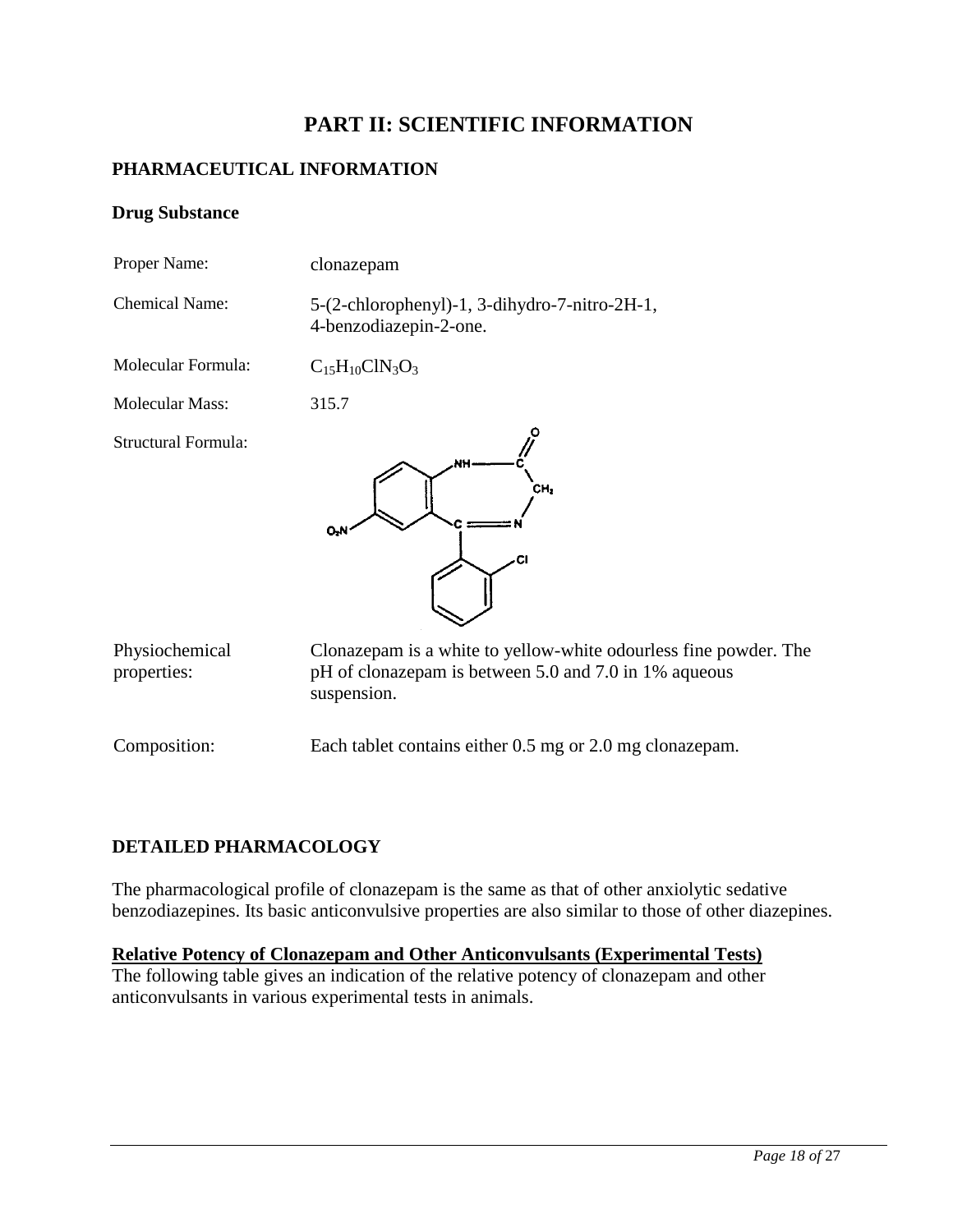| Drug             | <b>Max. Human</b>  | <b>Metrazol</b> | Thiosemi-       | 30%              | <b>Maximum</b>      |
|------------------|--------------------|-----------------|-----------------|------------------|---------------------|
|                  | <b>Therapeutic</b> | <b>Seizures</b> | carbazide       | <b>Strychine</b> | <b>Electroshock</b> |
|                  | Dose $(mg/kg)$     |                 | <b>Seizures</b> | <b>Threshold</b> |                     |
| Clonazepam       | 0.40               | $0.08 - 0.16$   | 0.73            | 2.1              | 8.4                 |
| Diazepam         | 0.43               | $0.8 - 1.4$     | 3.4             | 6.2              | 9.0                 |
| Chlordiazepoxide | 1.43               |                 | 27.0            | 22.2             | 17.2                |
| Phenobarbital    | 8.5                | $8.0 - 27.0$    | 63              | 37.2             | 7.3                 |
| Trimethadione    | 25.7               | 300             | 770             |                  | 490                 |
| <b>DPH</b>       | 7.7                |                 | 7800            | 7300             | 8.7                 |

## <span id="page-18-0"></span>**Convulsant Test Oral ED<sup>50</sup> Values (mg/kg) in Mice and Humans**

Clonazepam is effective in reducing photomyoclonic responses in baboons in doses under 0.5 mg/kg i.m. However, seizures evoked by local application of benzylpenicillin or strychnine do not respond well to systemic administration of clonazepam. Other CNS effects noted in several species at varying doses include taming, disinhibitory, sedative, ataxic, and hypnotic effects.

Blood pressure in dogs is lowered and vascular responses to serotonin and noradrenaline are inhibited by clonazepam in doses between 1 and 4 mg/kg i.v. There is a slight myocardial depressant action at these doses. Other pharmacologic effects occur only at higher doses in which gross CNS depressant effects are observed.

Metabolic pathways are similar in several species and the chief metabolites, 7-amino and 7-acetyl amino derivatives, have been isolated in urine of rats, dogs and humans. Hydroxylation also occurs as a prominent metabolic pathway. Metabolites are excreted primarily in urine, approximately 50% of an oral dose is excreted within seven days. Excretion of the drug plus metabolites increases as the dose increases.

## **TOXICOLOGY**

## **Acute Toxicity**:

The following  $LD_{50}$  values have been calculated for clonazepam:

|                | Dose (mg/kg) and Route |                          |                          |  |  |  |
|----------------|------------------------|--------------------------|--------------------------|--|--|--|
| <b>Species</b> | Oral<br>1.V.<br>1.p.   |                          |                          |  |  |  |
| Mouse          | >4000                  | > 800                    | $2.85 + 0.1$             |  |  |  |
| Rat (adult)    | >4000                  | $\overline{\phantom{0}}$ | $\overline{\phantom{0}}$ |  |  |  |
| Rat (neonate)  | $550 + 120$            | $\overline{\phantom{0}}$ | $\overline{\phantom{0}}$ |  |  |  |
| Rabbit         | >2000                  | $\overline{\phantom{0}}$ | $\overline{\phantom{0}}$ |  |  |  |

Signs of toxicity include decreased motor activity, ataxia, piloerection and tremors.

*Chronic Toxicity*: Rats were fed clonazepam in the diet for 18 months in concentrations corresponding to 5, 20 and 50 mg/kg/day. No gross drug-related toxicity was evident. Slight and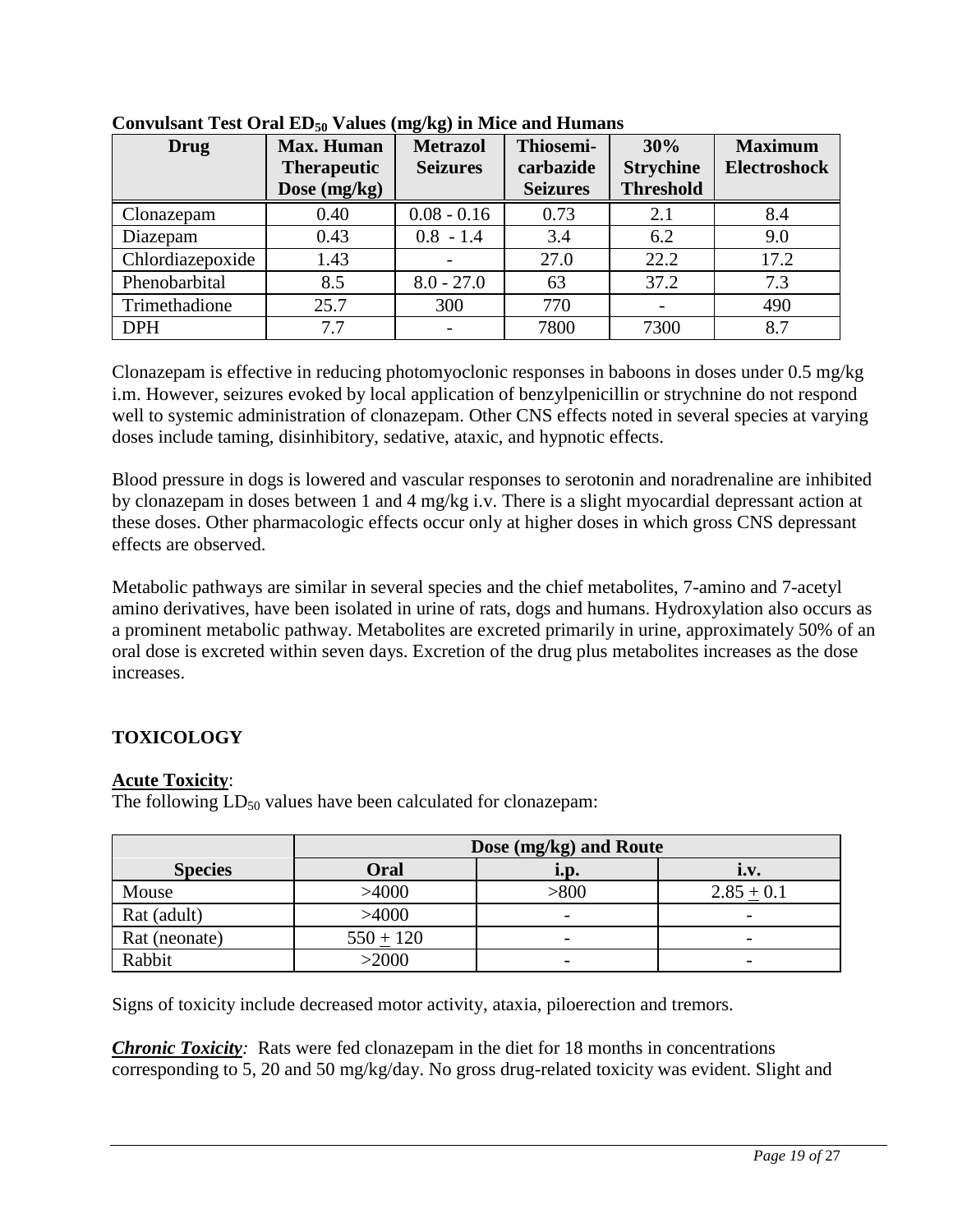transient elevations in liver function tests appeared in high dose animals corresponding to increases in liver weights, but these findings were not accompanied by histologic evidence of liver damage.

A study in dogs was conducted in which animals received clonazepam in doses of 3, 10 and 30 mg/kg/day for 12 months. Weight gain was reduced in mid- and high-dose animals compared to controls. The following significant changes in laboratory values were noted: a decrease in hemoglobin and hematocrit values in mid- and high-dose animals, a decreased albumin/globulin ratio due to decreased albumin and increased globulins in high-dose animals, increased alkaline phosphatase and bilirubin values in high-dose animals. There was a significant increase in liver weight in high-dose animals.

**Carcinogenicity:** No 2-year carcinogenicity studies have been conducted with clonazepam. However, in an 18-month chronic study in rats no treatment-related histopathological changes were seen up to the highest tested dose of 300 mg/kg/day.

**Mutagenicity:** Genotoxicity tests using bacterial systems with *in vitro* or host mediated metabolic activation did not indicate a genotoxic liability for clonazepam.

**Impairment of Fertility:** Studies assessing fertility and general reproductive performance in rats showed a reduced pregnancy rate and impaired pup survival at doses of 10 and 100 mg/kg/day.

**Teratogenicity:** No adverse maternal or embryo-fetal effects were observed in either mice or rats following administration of oral clonazepam during organogenesis, at doses of up to 20 or 40 mg/kg/day, respectively.

In several rabbit studies following doses of clonazepam of up to 20 mg/kg/day, a low, non-dose-related incidence of a similar pattern of malformations (cleft palate, open eyelids, fused sternebrae and limb defects) was observed.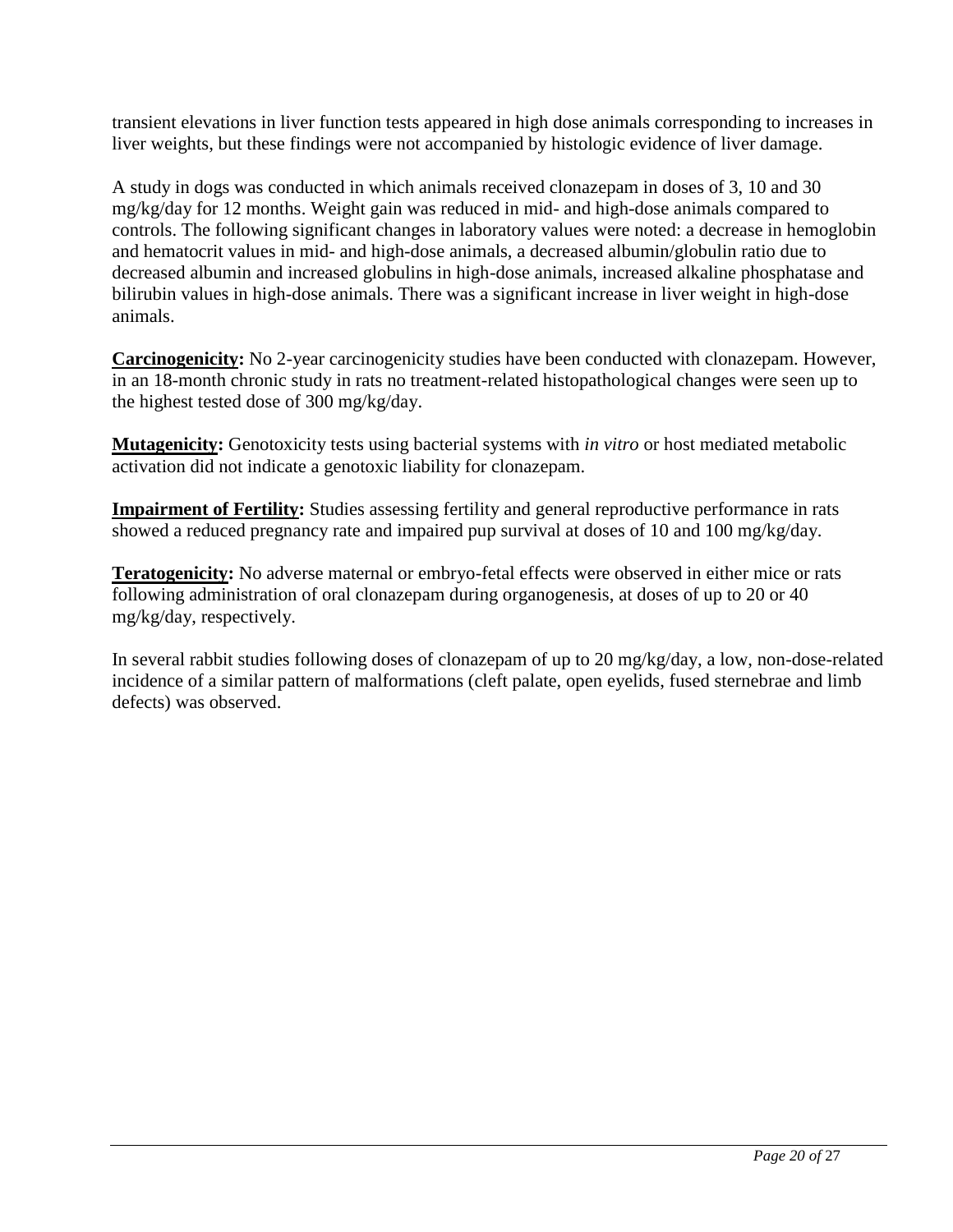## <span id="page-20-0"></span>**REFERENCES**

- 1. Blum JE, et al. Pharmakologie und toxikologie des antiepileptikums clonazepam. Arzneimittel-Forschung 1973;23:377-89.
- 2. Guerrero-Figueroa R, et al. Effects of two benzodiazepine derivatives on cortical and subcortical epileptogenic tissues in the cat and monkey. Curr Therap Res 1969;11:27-50.
- 3. Schallek W, et al. Recent developments in the pharmacology of the benzodiazepines, advances in pharmacology and chemotherapy. Academic Press, Inc., New York and London 1972;10:132-7.
- 4. Stark LG, et al. The anticonvulsant effects of phenobarbital, diphenylhydantoin and two benzodiazepines in the baboon Papio Papio. J Pharmacol Exp Therap 1970;173:125-32.
- 5. Barnett AM. Treatment of epilepsy with clonazepam (Ro 5-4023). S.A. Medical Journal 1973;47:1683-6.
- 7. Browne TR. Clonazepam: a review of a new anticonvulsant drug. Arch Neurol 1976;33:326-32.
- 8. Carson MJ, et al. Treatment of minor motor seizures with clonazepam. Develop Med Child Neurology 1975;17:306-10.
- 9. Dreifus FE, et al. Serum clonazepam concentrations in children with absence seizures. Neurology 1975;25:255-8.
- 10. Fazio C, et al. Treatment of epileptic seizures with clonazepam. Arch Neurol 1975;32:304-7.
- 12. Gastaut H. Propriétés anti-epileptiques exceptionnelles d'une benzodiazépine nouvelle le Ro 5-4023. Vie Med 1970;51:5175-88.
- 13. Hanson RA, et al. A new anticonvulsant in the management of minor motor seizures. Develop Med Child Neurol 1972;14:3-14.
- 14. Hollister LE, et al. Dose-ranging studies of clonazepam in man. Psychopharmacology Communications 1975;1:89-92.
- 15. Hooshmand H. Intractable seizures; treatment with a new benzodiazepine anticonvulsant. Arch Neurol 1972;27:205-8.
- 17. Mekkelsen B, et al. A clinical study of benzodiazepine Ro 5-4023 (clonazepam) in the treatment of epilepsy. Acta Neurol Scand 1973;49:91-6.
- 18. Negrin P, et al. Antiepileptic properties of Ro 5-4023 by mouth. Report of 40 cases. Electroenceph Clin Neurophysiol 1971;31:528-34.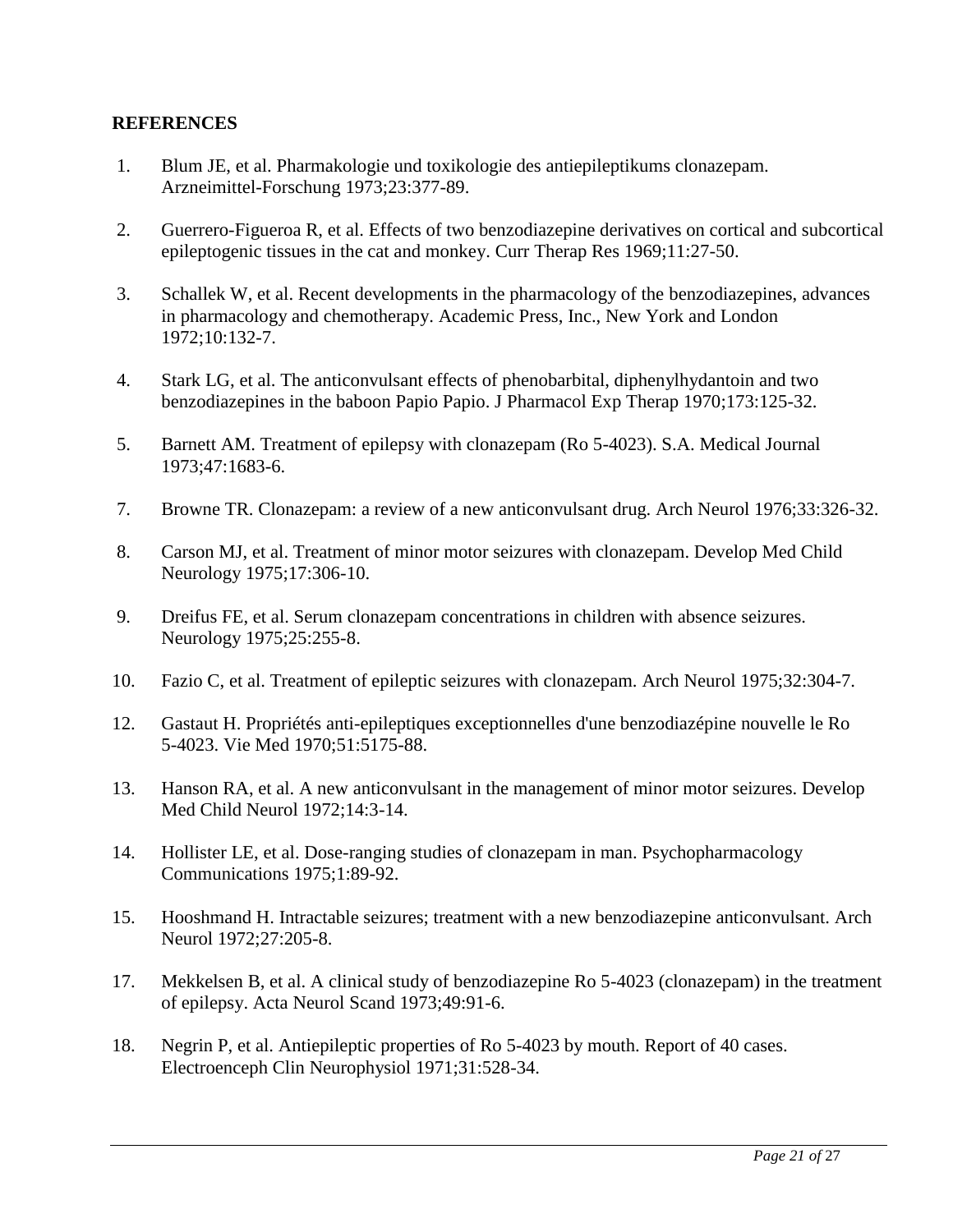- 19. Rose SW, et al. Serum clonazepam concentrations in children with absence seizures. Neurology 1974;24:386-90.
- 20. Sjö O, et al. Pharmacokinetics and side effects of clonazepam and its 7-Amino-Metabolite in man. Eur J Clin Pharmacol 1975;8:249-54.
- 21. Turner M, et al. Clinical EEG evaluation of a new benzodiazepine derivative (Ro 5-4023) by oral administration in epileptic patients using the double-blind technique. Electroenceph Clin Neurophysiol 1971;31:628-30.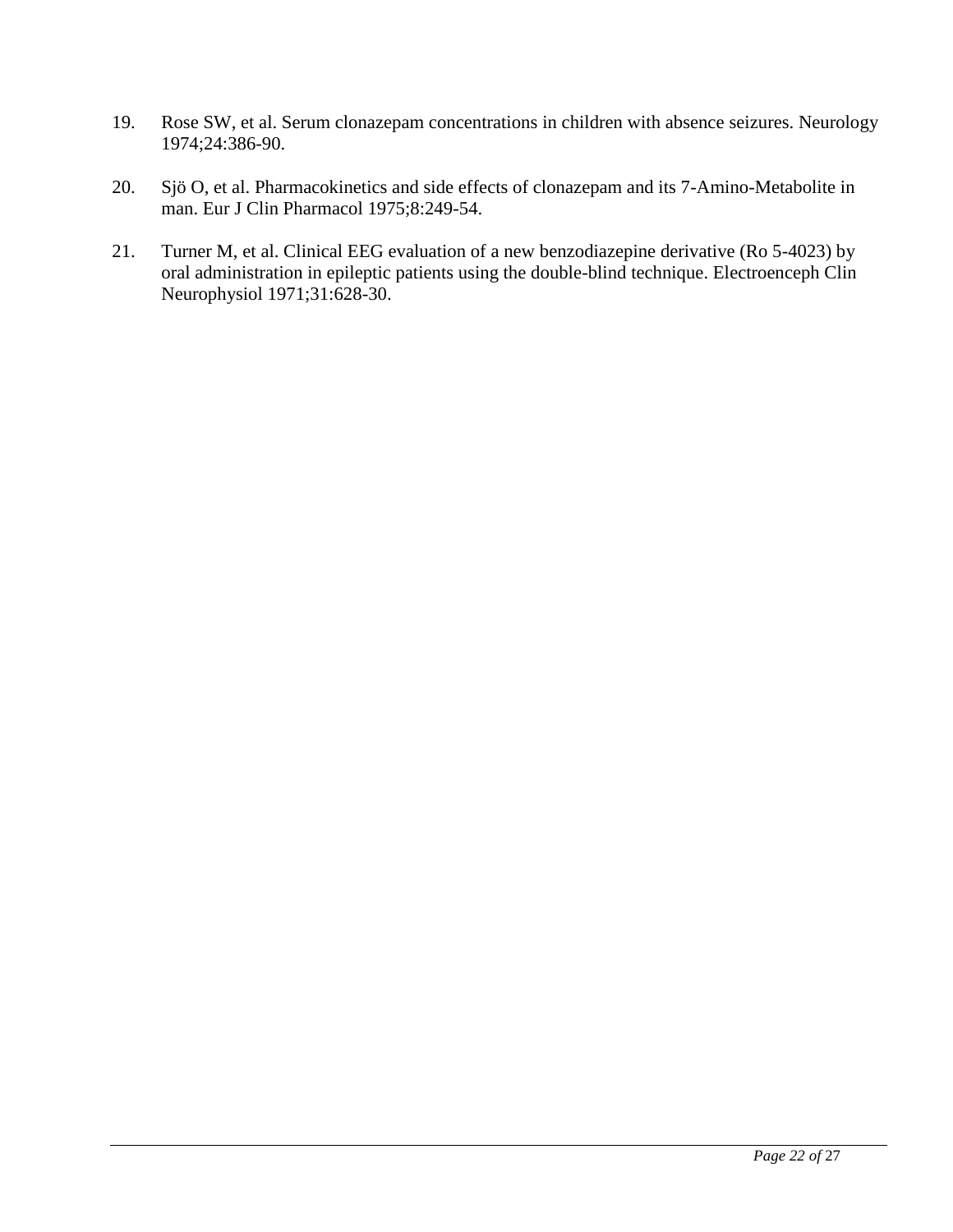#### **PART III: CONSUMER INFORMATION**

### **RIVOTRIL®**

clonazepam tablets

**This leaflet is part III of a three-part "Product Monograph" published when RIVOTRIL was approved for sale in Canada and is designed specifically for Consumers.**

**Please read this information before you start to take your medicine. Keep this leaflet until you have finished all your tablets, as you may need to read it again. If you are helping someone else to take RIVOTRIL, read this leaflet before you give the first tablet.**

**This leaflet is a summary and will not tell you everything about RIVOTRIL. Contact your doctor or pharmacist if you have any questions about the drug.** 

#### **ABOUT THIS MEDICATION**

#### **What the medication is used for:**

RIVOTRIL is used for the treatment of certain types of seizures.

#### **What it does:**

RIVOTRIL contains the active ingredient clonazepam, which belongs to a group of medicines known as benzodiazepines. RIVOTRIL has anticonvulsant properties which help to manage seizures.

#### **When it should not be used:**

- If you are allergic to the group of medicines known as benzodiazepines (examples: diazepam, chlordiazepoxide, bromazepam, or flurazepam)
- If you are allergic to the medicinal ingredient (clonazepam)
- If you are allergic to any of the other non-medicinal ingredients it contains (see '**What the non-medicinal ingredients are**')
- If you suffer from lung disease.
- If you have a liver condition.
- If you have glaucoma.
- If you have myasthenia gravis.
- If you suffer from sleep apnea

#### **What the medicinal ingredient is:**

clonazepam.

#### **What the non-medicinal ingredients are:**

<span id="page-22-0"></span>**Tablets 0.5 mg:** cornstarch, iron oxide red, iron oxide yellow, lactose, magnesium stearate, potato starch and talc. **Tablets 2 mg:** cornstarch, lactose, magnesium stearate and microcrystalline cellulose.

#### **What dosage forms it comes in:**

RIVOTRIL is available as: 0.5 mg, pale orange, cylindrical, scored tablet, with ROCHE 0.5 engraved on one face, scored on the other.

2.0 mg, white, cylindrical, scored tablet, edges bevelled, with ROCHE  $\cdot$ 2 $\cdot$  on one side, cross-scored on the other.

The 0.5 mg tablets are available in bottles of 100 and 500 tablets. The 2.0 mg tablets are available in bottles of 100 tablets.

#### **WARNINGS AND PRECAUTIONS**

#### **Serious Warnings and Precautions**

**Taking RIVOTRIL with opioid medicines can cause severe drowsiness, breathing problems, coma, and death.** 

- RIVOTRIL may affect your ability to be alert. Driving, operating machinery and other hazardous activities should therefore be avoided altogether or at least during the first few days of treatment. This effect of RIVOTRIL may be made worse if you take alcoholic drinks. If you increase your dose or change the timings of when you take your medication this may also modify your reactions.
- You must not consume alcohol or other drugs that affect your central nervous system while taking RIVOTRIL as this may provoke epileptic seizures.
- Always contact your doctor before stopping or reducing your dosage of RIVOTRIL, as suddenly stopping treatment or a large decrease in dose can cause reappearance of seizures and withdrawal symptoms.
- Benzodiazepines such as RIVOTRIL may produce symptoms such as restlessness, agitation, irritability, aggressiveness, anxiety, delusion, anger, nightmares, hallucinations (see or hear things that are not there), psychoses, inappropriate behavior and other adverse behavioral effects
- Benzodiazepines such as RIVOTRIL have produced dependence (addiction) and withdrawal symptoms can occur when treatment is stopped suddenly. The risk of dependence (addiction) increases with higher doses and longer duration of treatment. Symptoms of withdrawal may include shaking, sweating, sleep disturbances, agitation/restlessness, headache, diarrhea, muscle pain, anxiety, mood changes, confusion, tension and irritability. In severe cases of withdrawal, symptoms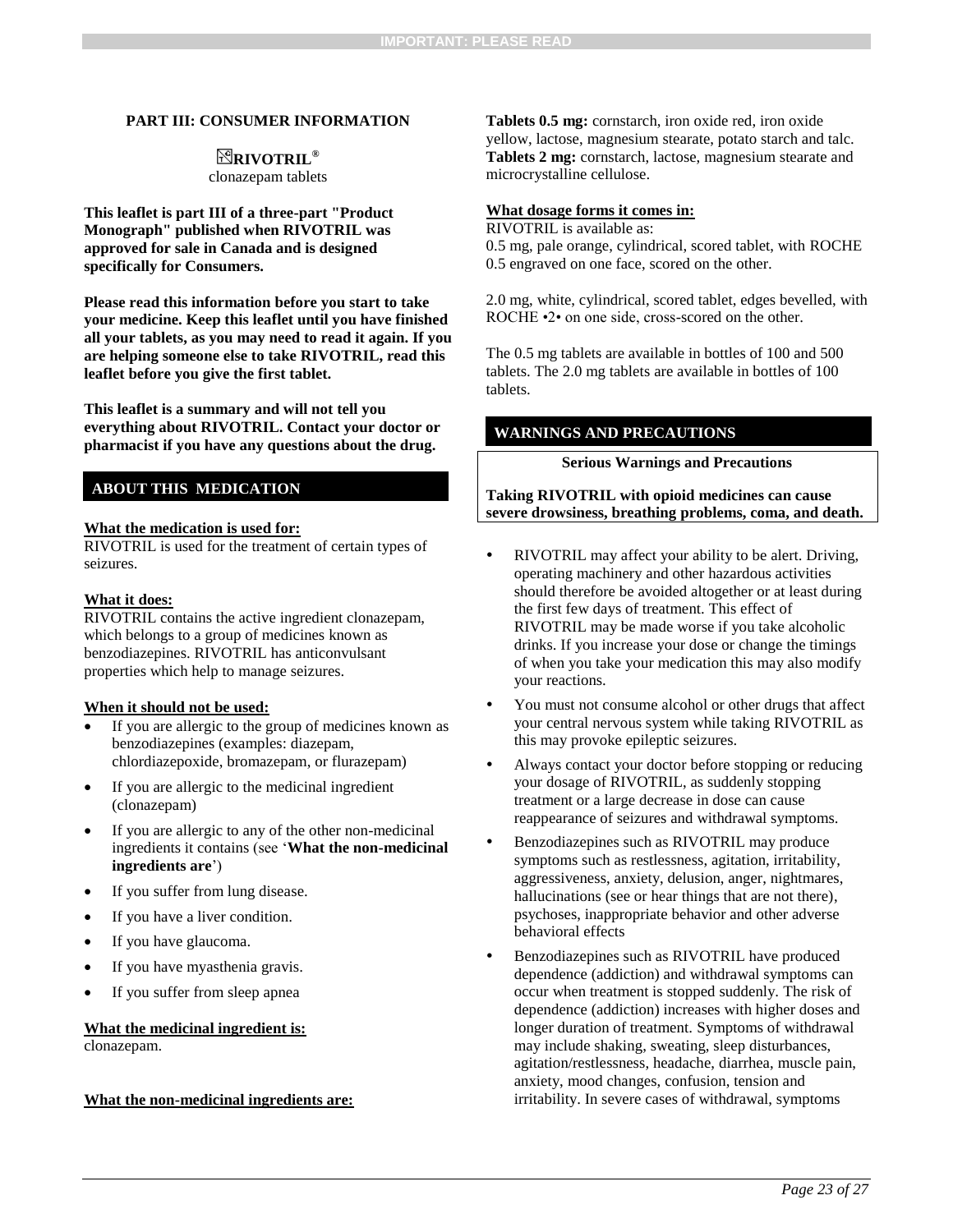may include numbness and tingling of the extremities, hallucinations (see or hear things that are not there), increased sensitivity to light, noise and physical contact, derealization, depersonalization, and hyperacusis.

- Benzodiazepines such as RIVOTRIL are not recommended for the primary treatment of psychotic illness
- There have been reports of falls and fractures in benzodiazepine users. The risk is increased in those also taking other sedatives (including alcoholic beverages) and in the elderly.
- Memory loss may occur when RIVOTRIL is used at therapeutic doses.
- Do not take this medicine if you are pregnant, or might become pregnant, unless advised by your doctor. Contact your doctor if you think you may be pregnant, or are intending to become pregnant. If you are pregnant or thinking about becoming pregnant, ask your healthcare provider about joining the North American Antiepileptic Drug (NAAED) Pregnancy Registry by calling (1-888) 233-2334 (toll free). Women who are pregnant and planning to take an antiepileptic drug should call the pregnancy registry to enable collection of valuable data about its use in pregnancy. Information on the registry can also be found at the website:

http://www.aedpregnancyregistry.org/

- RIVOTRIL passes into breast milk. Therefore, if you are breast feeding, this medicine should be avoided. Your doctor will discuss this with you.
- A small number of people being treated with antiepileptics such as RIVOTRIL have had thoughts of harming or killing themselves. If at any time you have these thoughts, contact your doctor immediately.

#### **BEFORE you use RIVOTRIL talk to your doctor or pharmacist if you:**

- Have a lung, liver or kidney condition.
- Have glaucoma.
- Are taking or plan on taking ANY other drugs (including herbal preparations, drugs you purchase without prescriptions, and those not prescribed by your doctor).
- Regularly drink alcohol or use recreational drugs.
- Suffer from a form of incoordination of the muscles called spinal or cerebellar ataxia.
- Have a history of depression and/or suicide attempts.
- Have rare hereditary problems of galactose intolerance.

#### **INTERACTIONS WITH THIS MEDICATION**

#### **Tell your doctor if you are taking any other medicines including any that you have bought from a pharmacy, supermarket or health food store without a prescription.**

Some medicines may interfere with RIVOTRIL. These medicines include:

- medicines to control seizures
- narcotics and narcotic pain relievers (opioids, e.g., morphine, codeine; see **Serious Warnings and Precautions box**)
- muscle relaxants
- sleeping medication
- medicines to treat your mood, such as monoamine oxidase inhibitors, tricyclic antidepressants, phenothiazines
- phenytoin, phenobarbital, carbamazepine, and valproate.

These medicines may be affected by RIVOTRIL or may affect how well RIVOTRIL works. Your doctor or pharmacist can tell you what to do if you are taking any of these medicines.

#### **If you have not told your doctor about any of the above, tell him/her before you start taking RIVOTRIL.**

You must not consume alcohol while taking RIVOTRIL as its effects may worsen side effects that some patients experience with RIVOTRIL.

Grapefruit juice may increase blood levels of RIVOTRIL, therefore you should avoid drinking grapefruit juice while you are taking RIVOTRIL.

#### **PROPER USE OF THIS MEDICATION**

#### **Usual dose:**

Always take the tablets exactly as your doctor tells you to. Your doctor will prescribe a suitable dose for you. The dose your doctor prescribes will depend on the nature of your illness, your reaction to the medicine, your age and body weight. The table below shows the different doses that your doctor may prescribe according to your age. Your doctor will start you on an initial low dose and gradually increase it until the desired effect is achieved.

> **Initial Dose Maintenance Dose**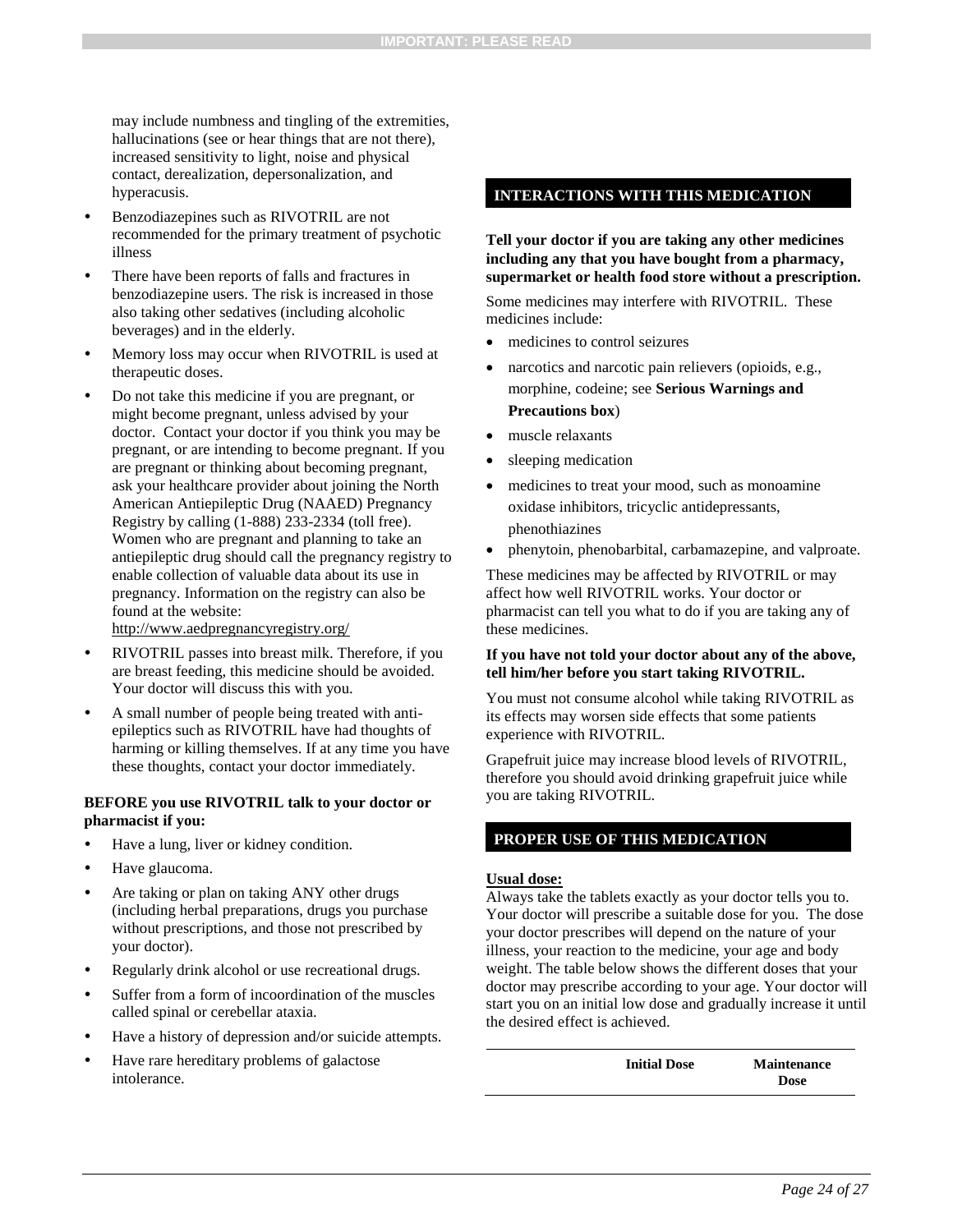| Adults                                        | $1.5 \text{ mg/day}$ or less in<br>divided doses | $8-10$ mg/day in<br>divided doses         |
|-----------------------------------------------|--------------------------------------------------|-------------------------------------------|
| Children<br>(up to $10$ years)<br>or $30kg$ ) | 0.01-0.03 mg/kg/day<br>in divided doses          | $0.1 - 0.2$ mg/kg/day<br>in divided doses |

The total daily dose should be taken as advised by your doctor.

Do not change the prescribed dose yourself. If you think the effect of your medicine is too weak or too strong, talk to your doctor.

Your doctor will advise you when to stop taking the medicine. Your doctor will slowly decrease the dosage as sudden discontinuation of treatment can cause the appearance of withdrawal symptoms.

#### **Overdose:**

In case of drug overdose, contact a health care practitioner, hospital emergency department or regional Poison Control Centre immediately, even if there are no symptoms.

#### **Missed Dose:**

Take the missed dose of RIVOTRIL as soon as you remember it. However, if it is almost time for the next dose, skip the missed dose and continue your regular dosing schedule. Do not take 2 doses at the same time.

#### **SIDE EFFECTS AND WHAT TO DO ABOUT THEM**

Like all medications RIVOTRIL can cause some side effects. For most patients these side effects are likely to be minor and temporary as your body adjusts to the medicine. However, some may be serious. Consult your doctor or pharmacist as soon as you can if you do not feel well while taking RIVOTRIL.

The most common side effects are:

- Feeling drowsy or tired, especially at the start of treatment.
- Some muscle weakness and dizziness.
- Increased salivation.
- Movement control and balance issues.

Less common possible side effects are:

- Increased secretion from the lungs may occur. Children should therefore be watched carefully as this might cause difficulties in breathing and/or severe choking and coughing.
- In rare cases changes in your blood and liver may occur and your doctor will monitor for these.

 Falls and fractures: The risk is increased in those also taking other sedatives (including alcoholic beverages) and in the elderly.

#### Withdrawal-related side effects:

 With long-term RIVOTRIL treatment development of physical and psychological dependence may occur. If treatment is stopped suddenly symptoms of withdrawal may occur, including: shaking, sweating, agitation/restlessness, sleep disturbances, anxiety (possibly extreme), headaches, muscle pain, tension, restlessness, confusion and irritability. In severe cases of withdrawal, symptoms may include numbness and tingling of the extremities, hallucinations (see or hear things that are not there), increased sensitivity to light, noise and physical contact.

#### **SERIOUS SIDE EFFECTS, HOW OFTEN THEY HAPPEN AND WHAT TO DO ABOUT THEM**

| Symptom / effect |                                                                                                                                                                                                                                                                                                                     | <b>Talk with</b><br>your doctor or<br>pharmacist |                 | <b>Stop taking</b><br>drug and<br>seek |
|------------------|---------------------------------------------------------------------------------------------------------------------------------------------------------------------------------------------------------------------------------------------------------------------------------------------------------------------|--------------------------------------------------|-----------------|----------------------------------------|
|                  |                                                                                                                                                                                                                                                                                                                     | Only<br>if<br>severe                             | In all<br>cases | medical<br>help                        |
| Rare             | Unusual<br>behavioural<br>problems<br>(aggression,<br>rage), sudden<br>anxiety or<br>excitation;<br>restlessness,<br>agitation,<br>irritability;<br>hallucinations<br>(see or hear<br>things that are<br>not there) or<br>delusions;<br>severe sleep<br>disturbances,<br>nightmares,<br>inappropriate<br>behaviour. |                                                  |                 |                                        |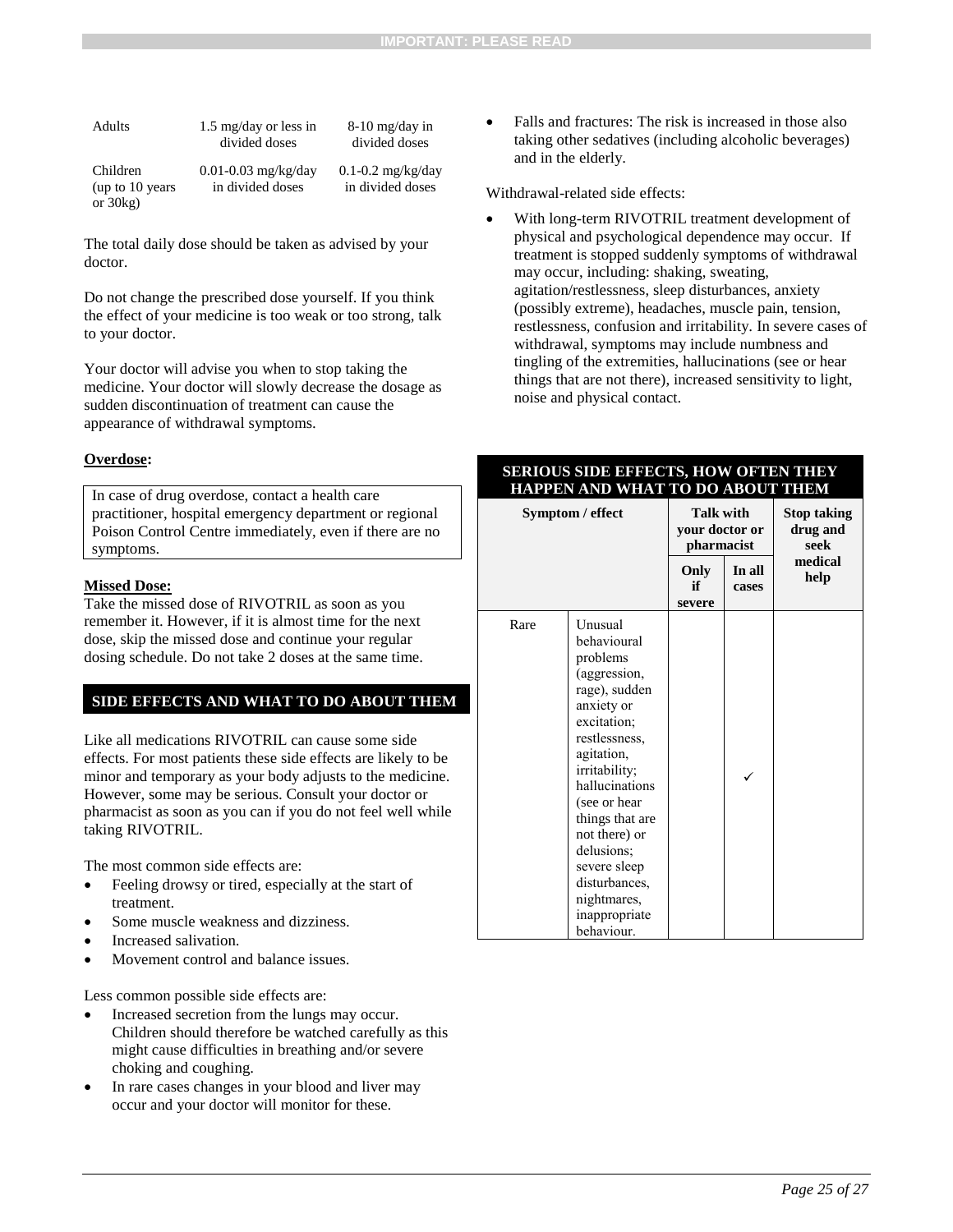#### **SERIOUS SIDE EFFECTS, HOW OFTEN THEY HAPPEN AND WHAT TO DO ABOUT THEM**

| Symptom / effect |                                                                                                                                                                                                                                                                                                                               | <b>Talk with</b><br>your doctor or<br>pharmacist |                 | <b>Stop taking</b><br>drug and<br>seek |
|------------------|-------------------------------------------------------------------------------------------------------------------------------------------------------------------------------------------------------------------------------------------------------------------------------------------------------------------------------|--------------------------------------------------|-----------------|----------------------------------------|
|                  |                                                                                                                                                                                                                                                                                                                               | Only<br>if<br>severe                             | In all<br>cases | medical<br>help                        |
|                  | Allergic<br>reactions (red<br>skin, hives,<br>itching,<br>swelling of the<br>lips, face,<br>tongue, throat,<br>trouble<br>breathing,<br>wheezing,<br>shortness of<br>breath, skin<br>rashes, blisters<br>of the skin,<br>sores or pain<br>in the mouth<br>or eyes)                                                            |                                                  |                 | Immediately                            |
|                  | Depression<br>Symptoms<br>may include:<br>difficulty<br>sleeping,<br>changes in<br>weight,<br>feelings of<br>worthlessness,<br>guilt, regret,<br>helplessness<br>or<br>hopelessness,<br>withdrawal<br>from social<br>situations.<br>family<br>gatherings and<br>activities with<br>friends,<br>reduced libido<br>(sex drive). |                                                  |                 |                                        |
| Uncommon         | Suicidal<br>Thoughts or<br>Actions:<br>Thoughts,<br>plans and<br>actions taken<br>for the<br>purpose of<br>killing or<br>harming<br>yourself.                                                                                                                                                                                 |                                                  |                 |                                        |

*This is not a complete list of side effects. For any unexpected effects while taking RIVOTRIL, contact your doctor or pharmacist.*

#### **HOW TO STORE IT**

- Keep RIVOTRIL in a cool dry place stored at room temperature (15-30°C) in the original package provided by the health care professional.
- Keep this medicine out of sight and reach of children.

#### **REPORTING SUSPECTED SIDE EFFECTS**

**You can report any suspected adverse reactions associated with the use of health products to the Canada Vigilance Program by one of the following 3 ways:**

- **Report online at www.healthcanada.gc.ca/medeffect**
- **Call toll-free at 1-866-234-2345**
- **Complete a Canada Vigilance Reporting Form and:**
	- **Fax toll-free to 1-866-678-6789, or**
	- **Mail to: Canada Vigilance Program Health Canada Postal Locator 0701D Ottawa, ON K1A 0K9**

**Postage paid labels, Canada Vigilance Reporting Form and the adverse reaction reporting guidelines are available on the MedEffect™ Canada Web site at www.healthcanada.gc.ca/medeffect.**

*NOTE: Should you require information related to the management of side effects, contact your health professional. The Canada Vigilance Program does not provide medical advice.*

#### **MORE INFORMATION**

**Reminder: This medicine has been prescribed only for you. Do not give it to anybody else. If you have any further questions, please ask your doctor or pharmacist.**

This document plus the full product monograph, prepared for health professionals can be found at: www.rochecanada.com or by contacting the sponsor, Hoffmann-La Roche Limited, at: 1-888-762-4388 (Drug Information).

This leaflet was prepared by Hoffmann-La Roche Limited.

Last revised: January 18, 2018